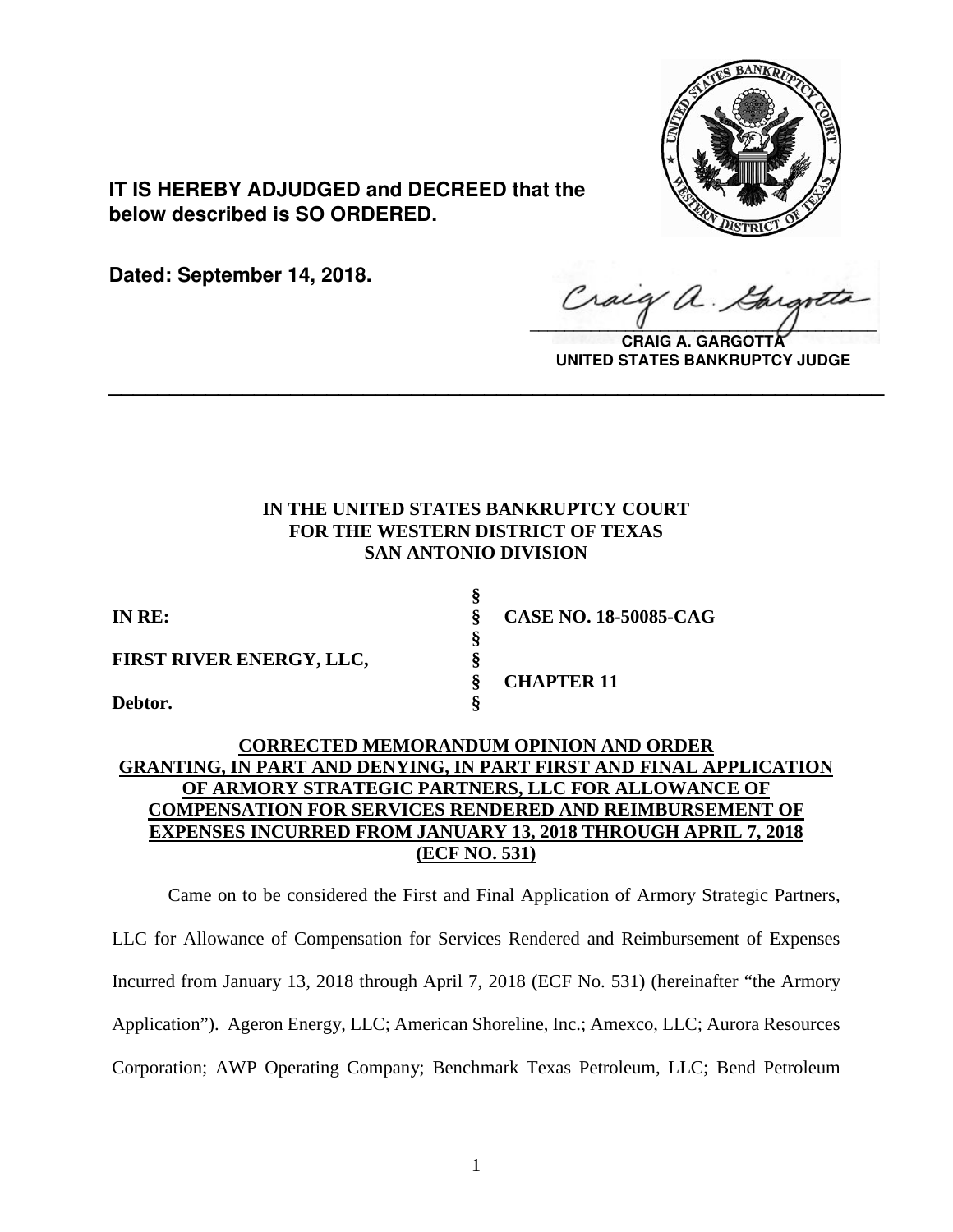Corp.; Crebb Oil Company; Crimson Energy Partners IV, LLC; Dewbre Petroleum Corporation; Diamond Energy Services LP; EnerQuest Oil & Gas, LLC; Firstrike Energy Corporation; Foundation Energy Management LLC; HRH Partners LTD dba Herschap Brothers; Jerry Dewbre, Trustee for the State of Texas; JLA Resources Company; Killam Oil Co. Ltd.; Lewis Petro Properties Inc.; Magnum Engineering Company; Magnum Operating LLC; Magnum Producing, LP; Mascot Oil Company; McDay Energy Corp.; Pearsall 10 Acquisitions LLC; PetroEdge Energy IV LLC; Progas Operating, Inc.; RLU Oil & Gas, Inc.; Rock Resources, Inc.; Sandel Operating Company; Seeker Oil Company, Inc.; Sellers Lease Service, Inc.; Sheldon Resources, LP; Teal Natural Resources, LLC; Texpata Pipeline Company; Texron Operating LLC; U.D. Man, Inc.; U.S. Energy Development Corporation; Viceroy Petroleum LP; Watson Energy Investments, Inc.; WCS Oil & Gas Corporation; and White Oak Resources VI, LLC, Creditors herein (collectively, "Producers") filed Producers' Objection to First and Final Application of Armory Strategic Partners, LLC for Allowance of Compensation for Services Rendered and Reimbursement of Expenses Incurred from January 13, 2018 through April 7, 2018 (ECF No. 566) (the "Objection"). Applicant did not file a response.

Armory Strategic Partners, LLC and Scott Avila as Chief Restructuring Officer (hereinafter "Applicant" or "Armory") seeks from the bankruptcy estate allowance of compensation in the amount of \$288,932.50 for professional services and reimbursement of expenses of \$23,380.67[1](#page-1-0) for a total award of \$312,313.17 for the time period January 13, 2018 through April 7, 2018. Applicant also seeks authorization to apply on a final basis the pre-petition retainer of \$60,000 to the unpaid balance and authorization for Debtor to pay Applicant the remaining balance of

<span id="page-1-0"></span><sup>&</sup>lt;sup>1</sup> Originally, Applicant sought payment for expenses in the amount of \$24,775.73. At the hearing, Applicant agreed to reduce his expense request by \$1,395.06 for duplicate expenses.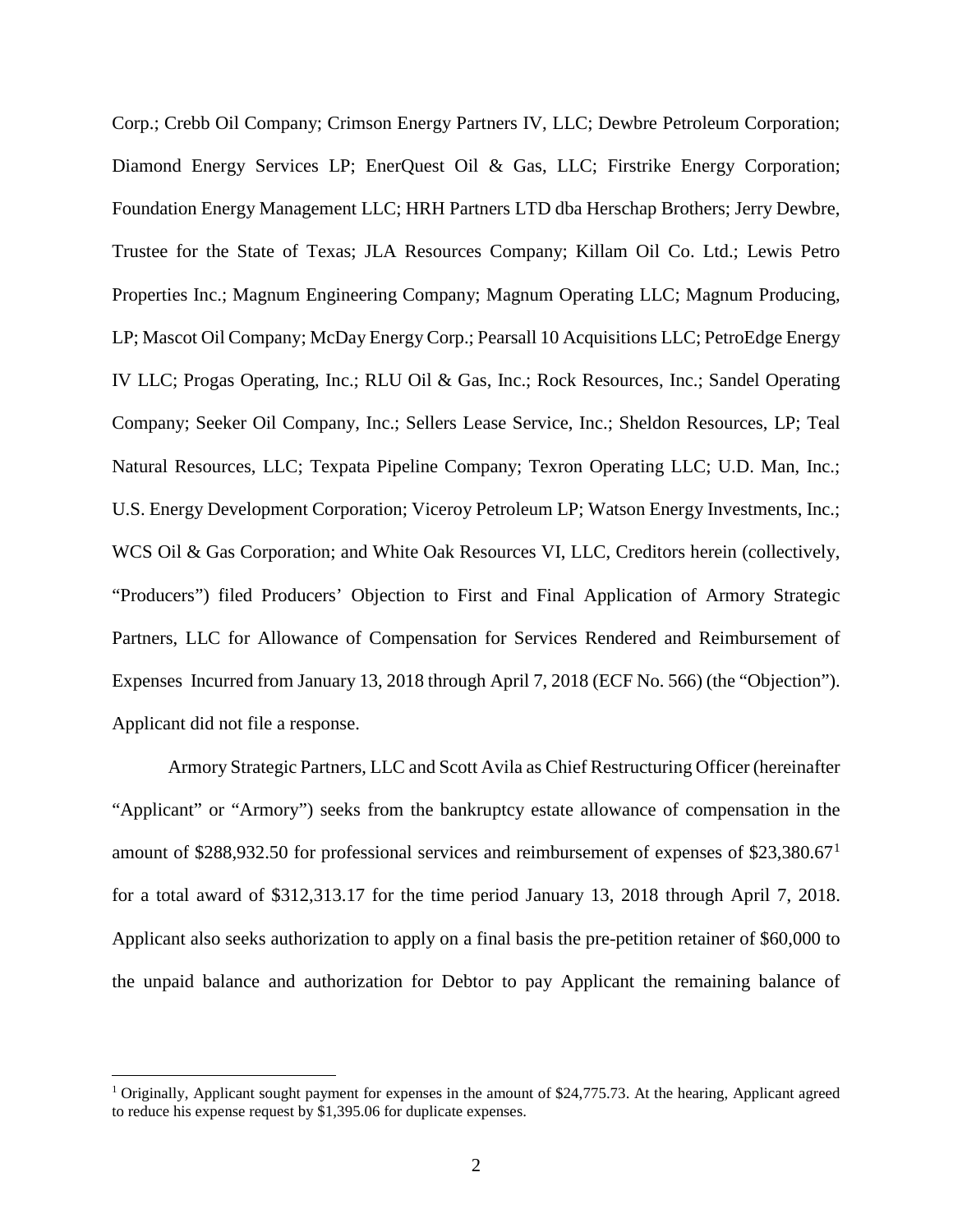\$252,313.17. For the reasons stated herein, the Court finds that the Armory Application is granted, in part, and denied, in part.

#### **JURISDICTION AND VENUE**

The Court has subject matter jurisdiction over this matter under 28 U.S.C. § 1334. This matter is defined as a core proceeding under 28 U.S.C. § 157(b)(2)(A) (administration of the estate) and 28 U.S.C. § 157(b)(2)(B) (allowance or disallowance of claims against the estate). Venue is proper under 28 U.S.C. §§ 1408 and 1409. The statutory predicates for relief sought by the 11 U.S.C. §§ 363(b) and 330. [2](#page-2-0)

### **BACKGROUND**

First River was formed in 2014 to provide "midstream" transportation services to the oil industry across the southwestern United States and Great Plains. As a midstream service business, Debtor specialized in the purchasing and marketing of crude oil and condensate, along with all necessary multi-modal logistics throughout the journey from source to refinery. First River's services included buying and selling domestic crude oil and transporting oil through a combination of trucks or pipeline. Debtor generated substantially all its revenue through fee-based production agreements (the "Production Agreement"). In the case of a typical Production Agreement, Debtor utilized company trucking assets or contracted with a third-party carrier to deliver to a third party (the "Customer") an agreed-upon volume of oil. Debtor would purchase crude oil directly from an upstream producer at a lease and ship the oil via transporting by truck and/or pipeline.

On January 12, 2018, (the "Petition Date"), Debtor filed a voluntary petition for relief under chapter 11 of Title 11 of the United States Code in the Delaware Bankruptcy Court, initiating

<span id="page-2-0"></span> <sup>2</sup> Unless otherwise indicated, all references are to <sup>11</sup> U.S.C. *et seq*. Applicant identified §§ 327, 328(a), 330(a), and 331 of the Bankruptcy Code as the statutory predicates for relief. Applicant's services were authorized under § 363(b) of the Code, subject to review by the Court under § 330. (ECF No. 200) (Retention Order).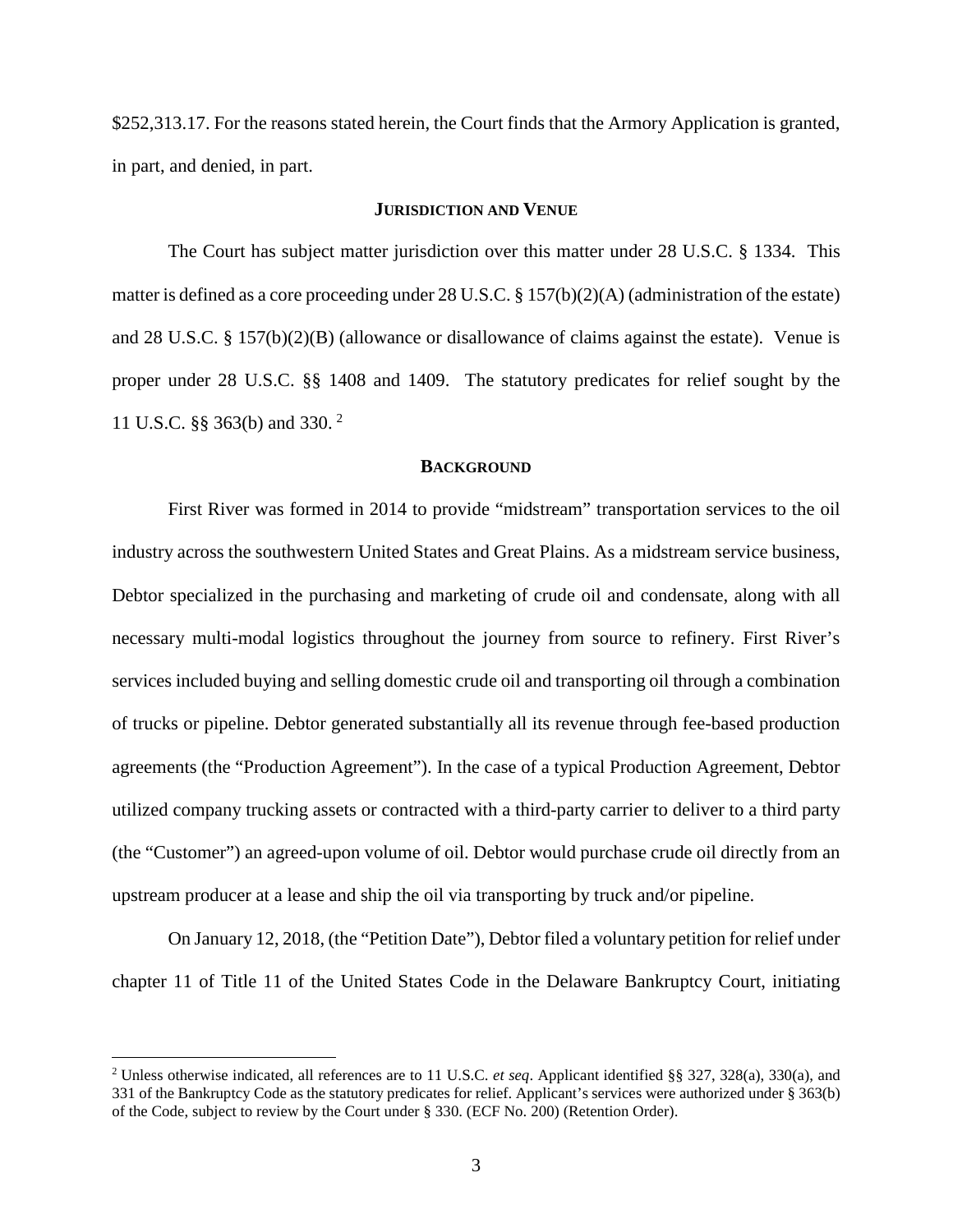Bankruptcy No. 18-10080. Also on January 12, 2018, two producers, U.S. Energy Development Corporation ("USED") and Viceroy Petroleum, LP. ("Viceroy") initiated a state court lawsuit against Debtor in the 408th Judicial District Court of Bexar County, Texas (the "State Court"), styled *U.S. Energy Development Corporation and Viceroy Petroleum, LP., Plaintiffs v. First River Energy, LLC, Defendant*, Cause No. 2018-CI-00648 (the "Receivership Action"), claiming breach of contract and seeking the emergency appointment of a receiver over Debtor. The State Court then appointed Ray Battaglia as the receiver (the "Receiver") shortly after the filing of the lawsuit. On January 12, 2018, the Receiver filed a chapter 11 petition in this Court (Bankruptcy No. 18-50063). The State Court lawsuit was removed to this Court on January 12, 2018. (Adversary 18-05005) (ECF No. 1).

On January 19, 2018, various producers filed an Amended Motion to Appoint Chapter 11 Trustee in Bankruptcy No. 18-50063. (ECF No. 5) (the "Motion to Appoint Trustee"). Defendant/Debtor filed a Motion to Vacate Receivership (Adv. Proc. 18-05005, ECF No. 13) and a Motion to Dismiss Complaint Pursuant to Federal Rules of Civil Procedure 12(b)(1), (b)(2), (b)(5) and (b)(6) (Adv. Proc. 18-05005, ECF No. 12). On January 17, 2018, various producers<sup>[3](#page-3-0)</sup> filed a motion to dismiss the Delaware bankruptcy case (ECF No. 31) ("Motion to Dismiss Case"). As a result of these filings, Debtor had two chapter 11 cases pending at the same time; one in Delaware and one in Texas. The Delaware Bankruptcy Court *sua sponte* transferred the Delaware bankruptcy case to this Court. (Bankr. Case No. 18-50085, ECF No. 40). As such, this Court would have had to decide which bankruptcy case would go forward.

<span id="page-3-0"></span> <sup>3</sup> U.S. Energy Development Corporation, Viceroy Petroleum, L.P., Ageron Energy, LLC, Lewis Petro Properties, Inc., Crimson Energy Partners IV, LLC, PetroEdge Energy IV, LLC, Teal Operating, LLC, AWP Operating Company, RLU Operating, LLC., Killam Oil Co, Ltd., WCS Oil and Gas Corp. and Herschap Brothers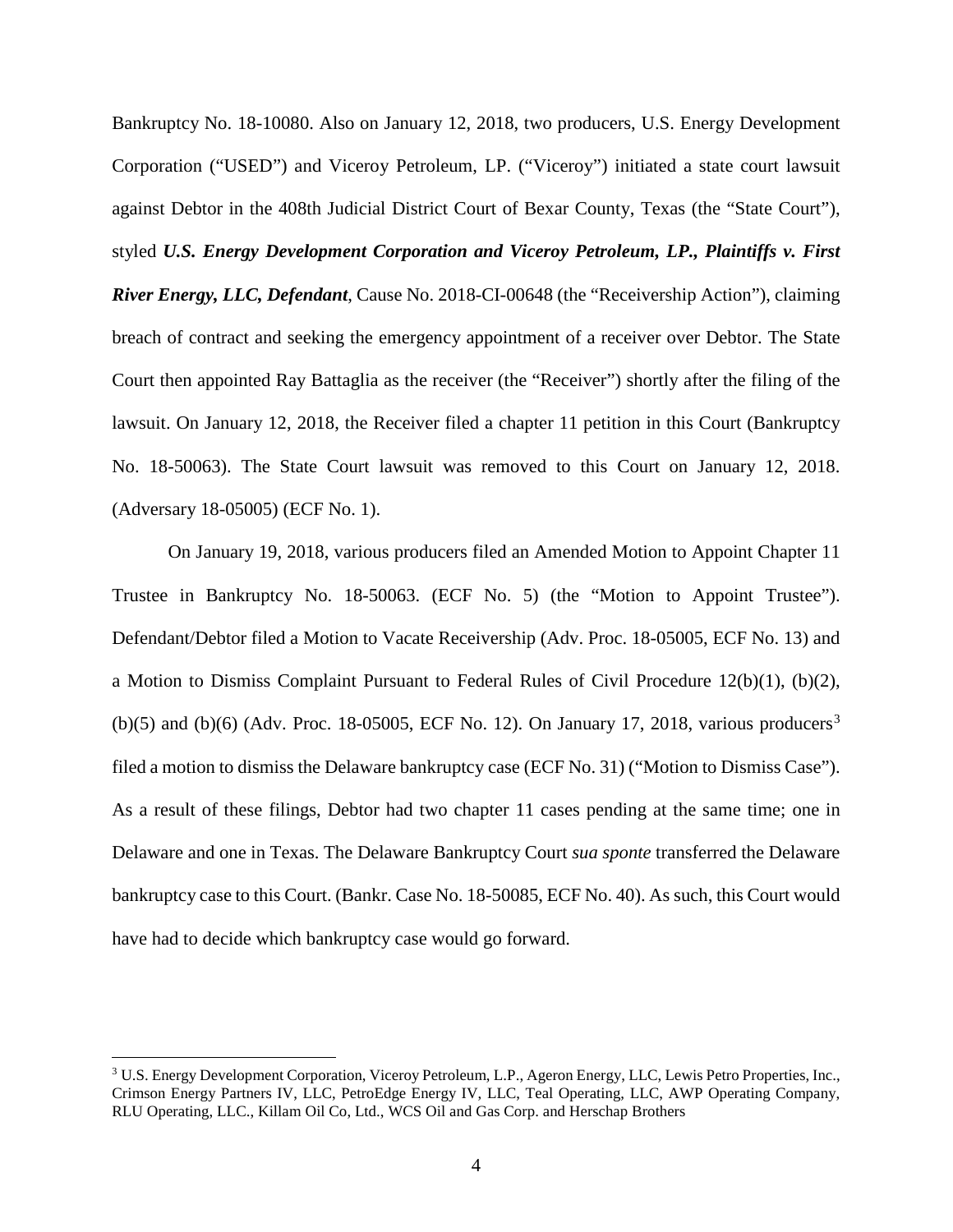Debtor, Receiver, and the various producers reached a compromise and agreed *inter alia* that Adversary Proceeding No. 18-05005 would be dismissed; the Receiver would relinquish his role as the receiver for Debtor; and the Motion to Appoint Trustee and Motion to Dismiss Case would be withdrawn. Further, the Receiver supported Debtor's Motion to Dismiss Bankruptcy Case (Case No. 18-50063, ECF No. 20) and independently requested that the Court dismiss Bankruptcy Case No. 18-50063. On February 2, 2018, the Court dismissed Bankruptcy Case No. 18-50063 (ECF No. 30).

Once it was determined which case would go forward, Debtor's bankruptcy counsel, Akerman LLP ("Akerman") and other professionals (including Armory) assisted Debtor in obtaining cash collateral orders including a final order; preparing Schedules with approximately 20,000 creditors and the Statement of Financial Affairs; obtaining approval for a process to establish § 503(b)(9) claims; obtaining Court approval to pay Deutsche Bank Trust Company Americas as the Agent for the Lenders (the "Lenders") thereby eliminating approximately \$130,000 per month in interest charges; obtaining approval to pay severance taxes (including the negotiation of a waiver of significant penalties and interest of approximately \$322,000); and attending hearings and the Section 341 meeting. In addition, Debtor reduced its workforce to reduce employee compensation; completed the January reconciliation of December oil purchases and sales which resulted in collection of \$26,700,000 in accounts receivable; rejected executory contracts; sold its rolling stock and various other assets; and in general wound up its business and liquidated its assets. Further, Debtor filed its Disclosure Statement for the Debtor's Plan of Liquidation under Chapter 11 of the United States Bankruptcy Code (the "Disclosure Statement") (ECF No. 319) and Plan of Liquidation under Chapter 11 of the United States Bankruptcy Code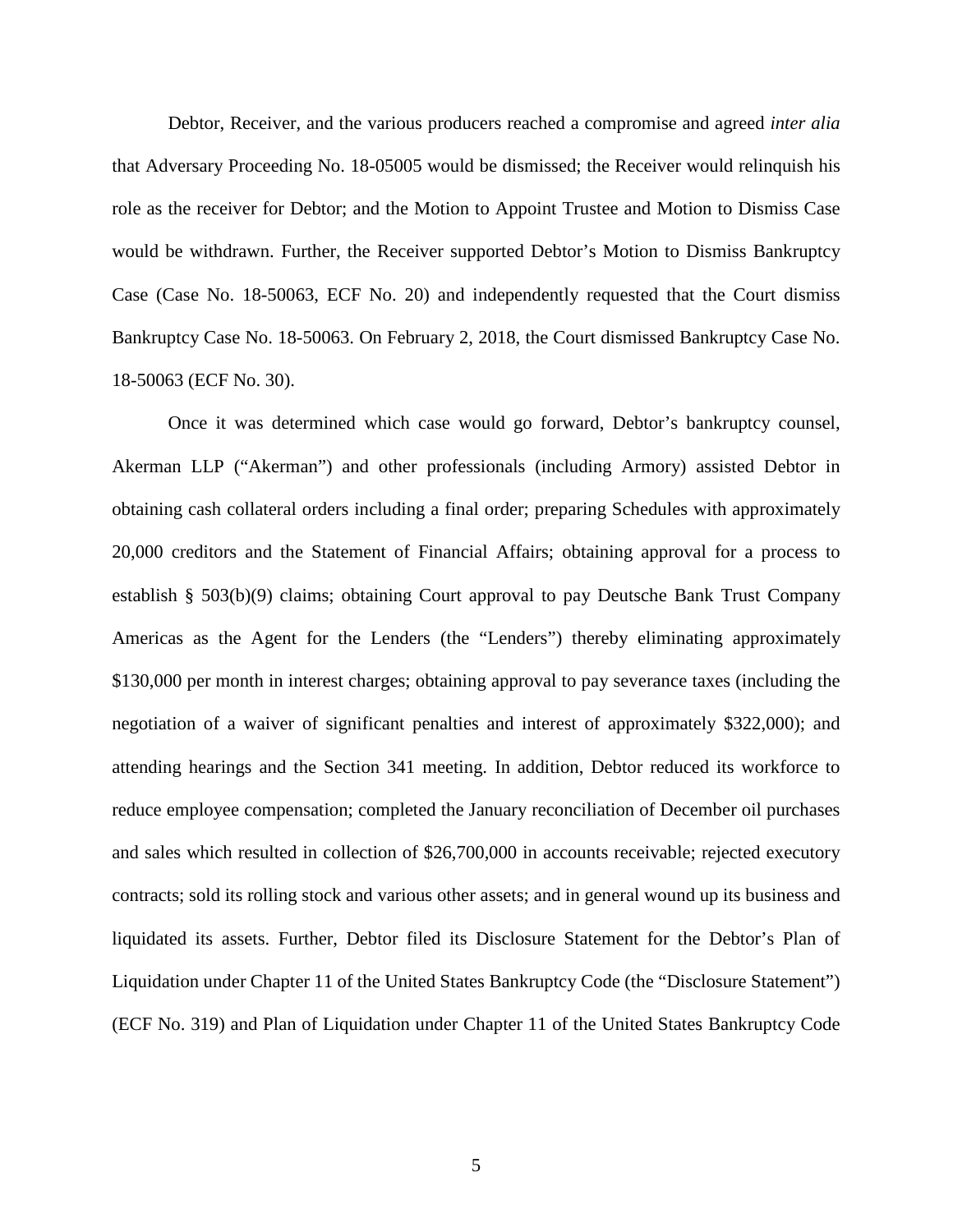(the "Plan"). (ECF No. 320). The Court has not conducted a hearing on the Disclosure Statement or the Plan.

## **A. Scope of Retention**

In the Application of Debtor Pursuant to Sections 105(a) and 303(b) of the Bankruptcy Code for Authorization to (A) Employ and Retain Armory Strategic Partners, LLC, to Serve as Financial Advisor for the Debtor and to Provide the Debtor a Chief Restructuring Officer, and (B) to Designate Scott Avila as the Chief Restructuring Officer for the Debtor Effective as of the Petition Date (ECF No. 126) (hereinafter, the "Retention Application"), Applicant identified the services to be rendered as follows:

- Assist the Debtor and its counsel with general matters related to the filing of the Chapter 11 Case;
- Provide restructuring advice throughout the Chapter 11 Case;
- Review of financial information pertaining to the Debtor's assets, liabilities, cash flows, financial statements, and projections;
- Assist the Debtor in cash management and cash flow forecasting processes, including the monitoring of actual cash flow versus projections;
- Assess and determine, in conjunction with counsel and the Debtor, vendors with a payment priority, and communication strategy;
- Work with the Debtor, and its other professionals, to complete the schedules and the Statement of Financial Affairs, any amendments necessary, and the Monthly Operating Reports required by the Office of the United States Trustee;
- Assist the Debtor and counsel with preparation for hearings, testimony, creditors meetings, and creation of supporting exhibits and motions needed during pendency of the Case;
- Work with the Debtor and counsel to develop the appropriate plan and disclosure statement documents, including a liquidation analysis and estimation of creditor recoveries;
- Assist the Debtor and counsel with litigation support and forensic analysis, where appropriate;
- Review financial information exchanged between the Debtor and its creditors, any regulatory agencies,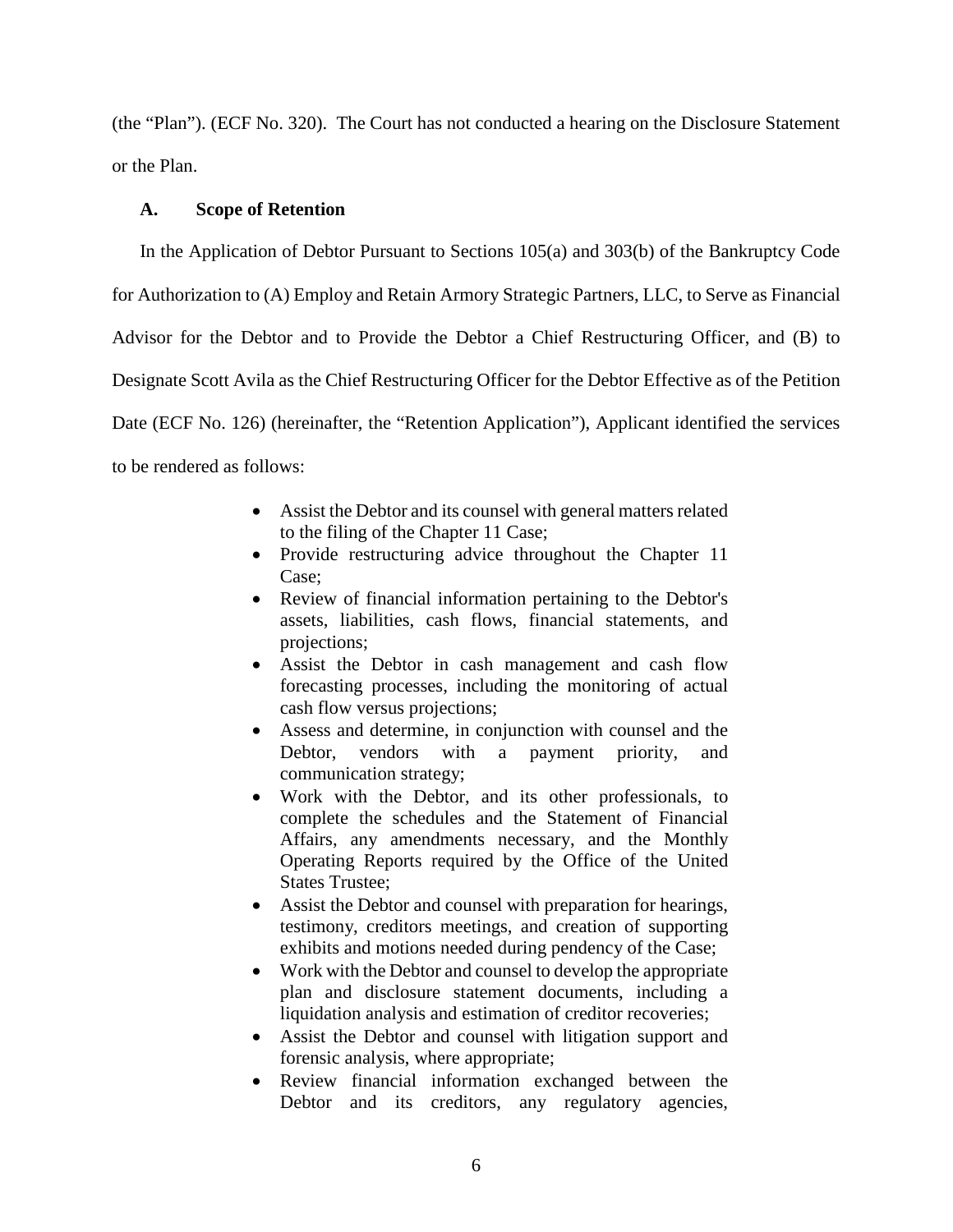consultants, prospective investors or other third parties, as may be necessary or appropriate;

- Assist the Debtor in connection with the Debtor's communications and negotiations with other parties, including its lenders and significant vendors;
- The CRO shall be responsible for managing the "working" group" of professionals who are assisting the Debtor in the reorganization process to improve coordination of its effort and work product to be consistent with the Debtor's overall restructuring goals; and
- The CRO and Armory shall perform such other services as may be agreed upon between the parties.

The services to be provided by Armory and Avila will not be duplicative of those provided by any other advisors to the Debtor, and Armory and Avila will coordinate any services performed at the Debtor's request to avoid duplication of effort.

(ECF No. 126). Moreover, the resultant Retention Order limits Applicant's scope of services such that Applicant "[s]hall not act in any other capacity, for example, and without limitation, as a financial advisor, claims agent/claims administrator, or acquirer)." (ECF No. 200). The Retention Order does not define "financial advisor." Moreover, to the Court's knowledge, the Parties have not agreed to any other services outside the scope of services identified within the Retention Order.

## **B. Fee Cap**

On February 16, 2018, the Court held a hearing regarding the Retention Application. At the hearing, parties-in-interest expressed concern over the cost of retaining Applicant and to alleviate such concerns, Applicant volunteered to limit his fees at an amount not-to-exceed \$100,000. (Transcript, Feb. 16, 2018, 114: 1–8). On March 24, 2018, Debtor filed an Expedited Motion for Clarification Relating to Order Approving Employment of Armory Strategic Partners, LLC seeking clarification from the Court "on the timeframe of the 'cap' on [Applicant's] fees and expense and the ability of [Applicant] to seek Court approval of additional fees and costs in this Case" (hereinafter, the "Motion to Clarify") (ECF No. 367). Moreover, Applicant asked the Court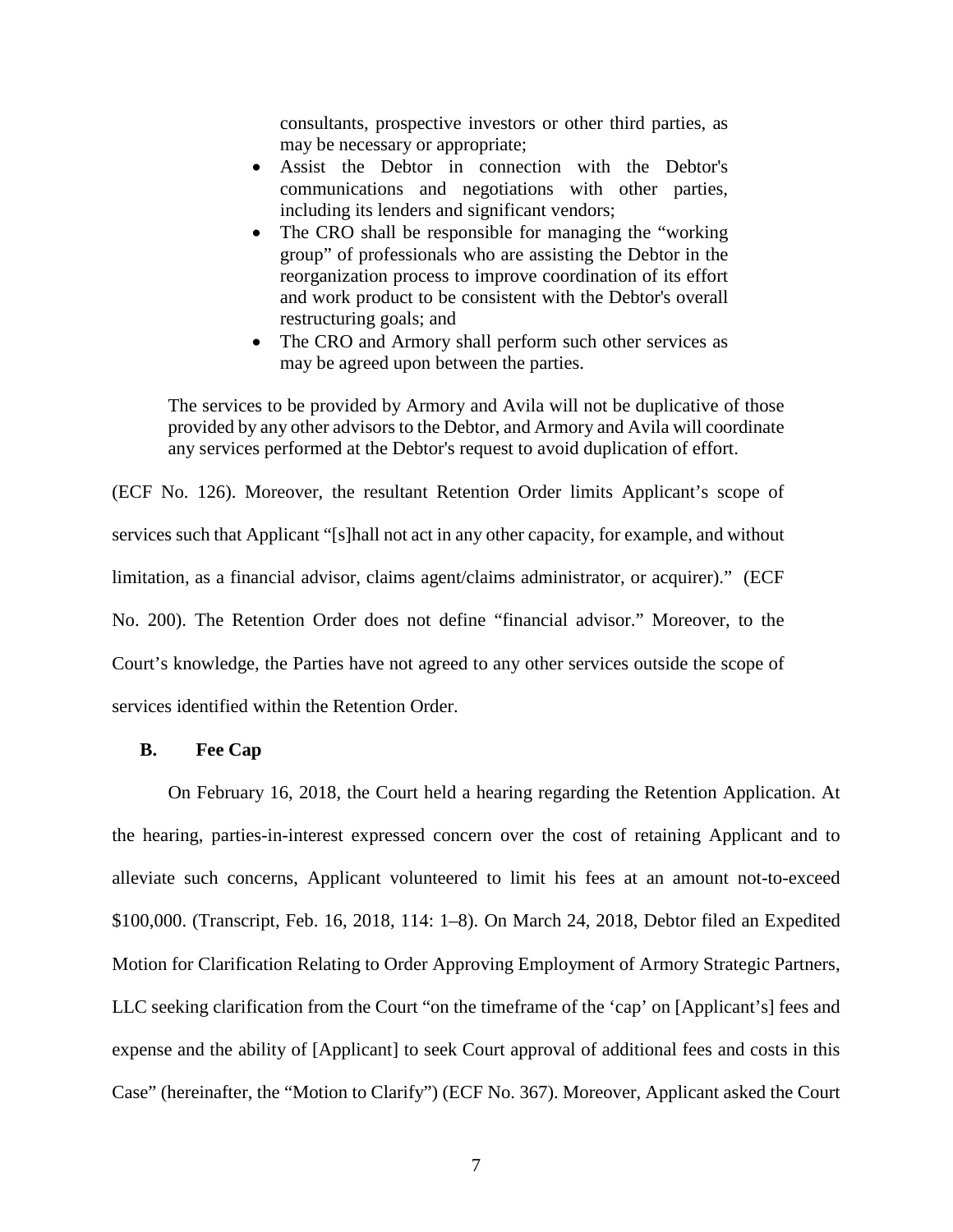to (1) "clarify that the 'cap' be relevant only to the period up to and including March 15, 2018, and that cap for said period be enlarged to \$125,000"; and (2) clarify whether the Applicant "may seek approval for additional fees and costs incurred in the Case after March 15, 2018." *Id.* On April 5, 2018, the Court heard Debtor's Motion to Clarify and on April 9, 2018, entered an Order Denying the Motion to Clarify (ECF No. 456). During the hearing, however, the United States Trustee informed the Court that "there was an agreement between the Parties . . . that Armory would be entitled to the fees between [the week of March 26, 2018] and [the week of April 2, 2018] because there was some question about how the Court would rule" on allowing Applicant to incur fees exceeding the \$100,000 cap. (Transcript Audio, Apr. 5, 2018, 2:25:16–36). Accordingly, the \$100,000 not-to-exceed amount applies only to the period of February 17, 2018 to March 26, 2018.

## **EVIDENCE AT HEARING IN APPLICANT FEE APPLICATION**

Scott Avila – Scott Avila ("Avila") is a Senior Managing Partner with Armory. He and his company were hired by Debtor pre-petition (mid-October 2017) to advise the company in its distressed state and was later hired post-petition as CRO. Avila has served in this capacity since the late 1980s to early 1990s and has served as CRO approximately twenty-five times. Avila explained that his role as a financial advisor generally involved providing restructuring advice, operational advice, and capital advice in challenged-distressed companies. Avila distinguished these duties from those of a financial adviser involved in investment banking and raising and selling capital. Avila further specified that his duties typically include making operational improvements, restructuring the balance sheet, guiding a company through downsizing, or guiding a company through a formal chapter 11 case.

Avila testified that when Armory is hired as a financial advisor, other professionals at Armory assist him as a financial advisor and that individuals are assigned based on a variety of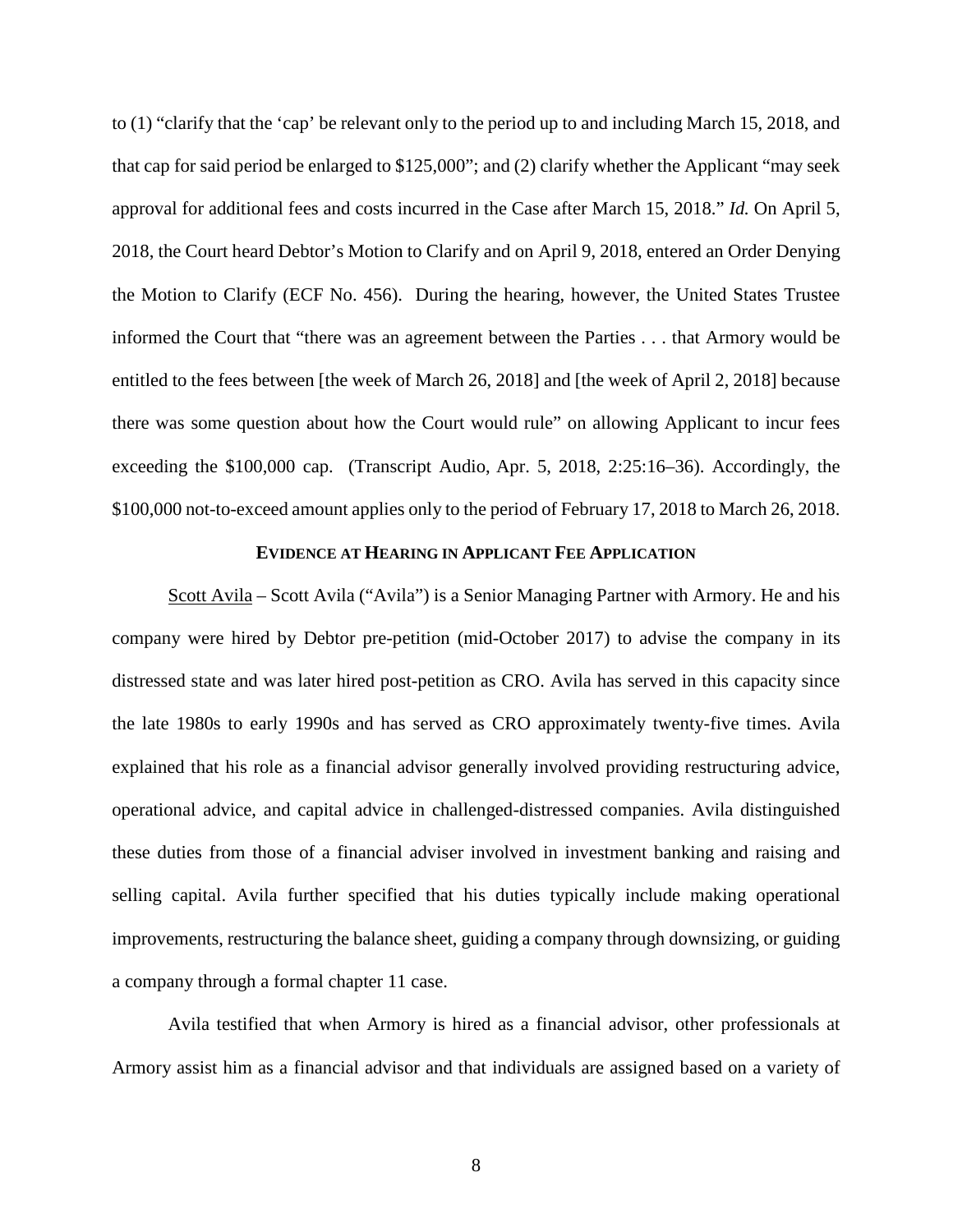factors including experience, rate, and the present circumstances. Avila clarified that when retained as a CRO, the level of support staff may increase because the accountabilities of a CRO are greater. Avila testified that at the time of filing, Debtor significantly reduced the work force primarily made up of administrative and clerical staff used to process settlements. Avilia also testified that outside of the employees picking up trucks, on the petition date, Debtor employed approximately 15–20 employees, and that the week after Debtor filed bankruptcy, this number dramatically decreased to approximately four individuals. According to Avila, Debtor did not have adequate in-house staff to accomplish the demands placed on Debtor after filing its chapter 11 case.

Avila also testified as to the tasks and duties performed in each of the categories objected to by Producers. In summary form, Avila testified that the tasks he and his team performed were necessary and reasonable given the results obtained and/or the tasks necessary to accomplish the goals of the case.

With respect to his appearance at hearings, Avila testified that before every hearing, he consulted with Akerman as to whether he should attend the hearing, and based on Counsel's response, he would or would not attend. He also testified that Akerman asked him to attend every hearing in this case.

Avila testified that many of the functions he performed here could not have been performed by Debra Kryak because her time was wholly consumed working on other matters. He testified that he observed Debra Kryak working up to ninety hours a week, spending her time working on the settlement, pulling the assets together, locating trucks, and cleaning up operational issues. He testified that she also served as a source of knowledge for gathering information. Avila also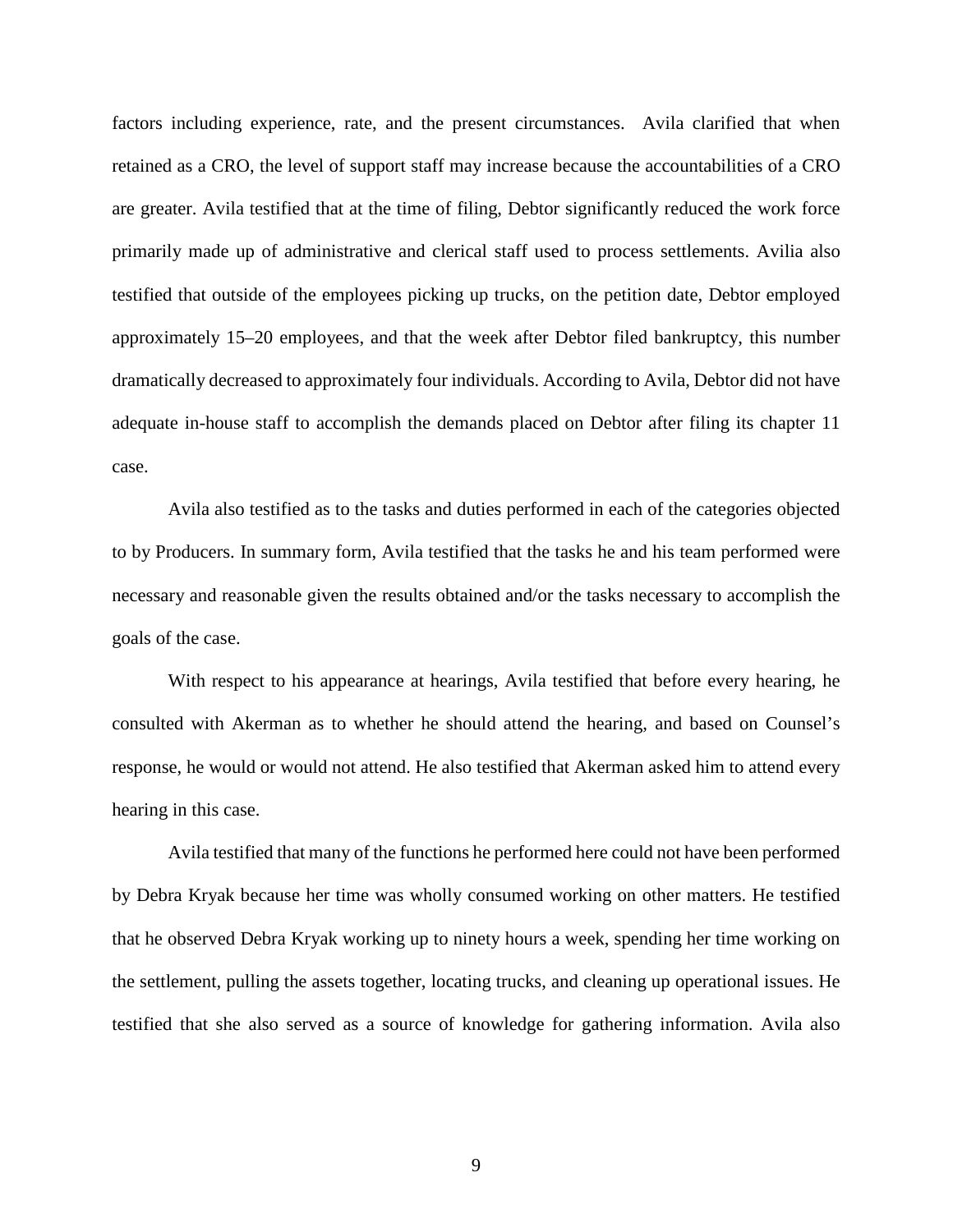testified that Debra Kryak did not have the requisite bankruptcy experience to handle the functions performed by the CRO.

Avila testified that there was no overlap with Armory's work and Akerman's work. Avila explained the two entities worked "hand-in-hand" and that when Akerman needed information, Applicant provided such information. Applicant also provided Akerman with observations based on its past experience. Applicant described their relationship as a "good partnership" which effectuated the goal of the case in an efficient manner.

Debra Kryak – Debra Kryak ("Kryak") has served as Debtor's CEO since April 2016. Kryak testified as to her extensive experience in the oil and gas industry. She is currently Debtor's only employee. As Debtor's CEO, she has streamlined operations, including eliminating ticketing for purchases of crude oil and condensate and serving also as the accounts payable manager. Kryak explained that she additionally serves as CFO of Debtor while Avila serves as the CRO. Kryak described Avila, in the capacity of CRO, as Debtor's second officer responsible for financial and income analysis and assisting in the preparation of financial information for Debtor's bankruptcy case. Further, Kryak explained that Avila's services were necessary because, given the limited number of employees when Debtor filed bankruptcy, neither she nor anyone on her staff could provide the financial reporting that a chapter 11 bankruptcy case requires. Moreover, Kryak stated that she relied on Akerman for legal counsel and Avila for financial assistance. In summary form, Kryak stated that she believed that Armory and Akerman's fees are reasonable and necessary.

Kryak was pressed to explain why she received a retention bonus equal to her annual salary of \$264,000.00 plus her annual salary as a condition of remaining Debtor's CEO and CFO. Kryak stated that she did not make her retention as Debtor's CEO and CFO conditioned on receiving any additional compensation. She further stated that one other employee of Debtor was paid a retention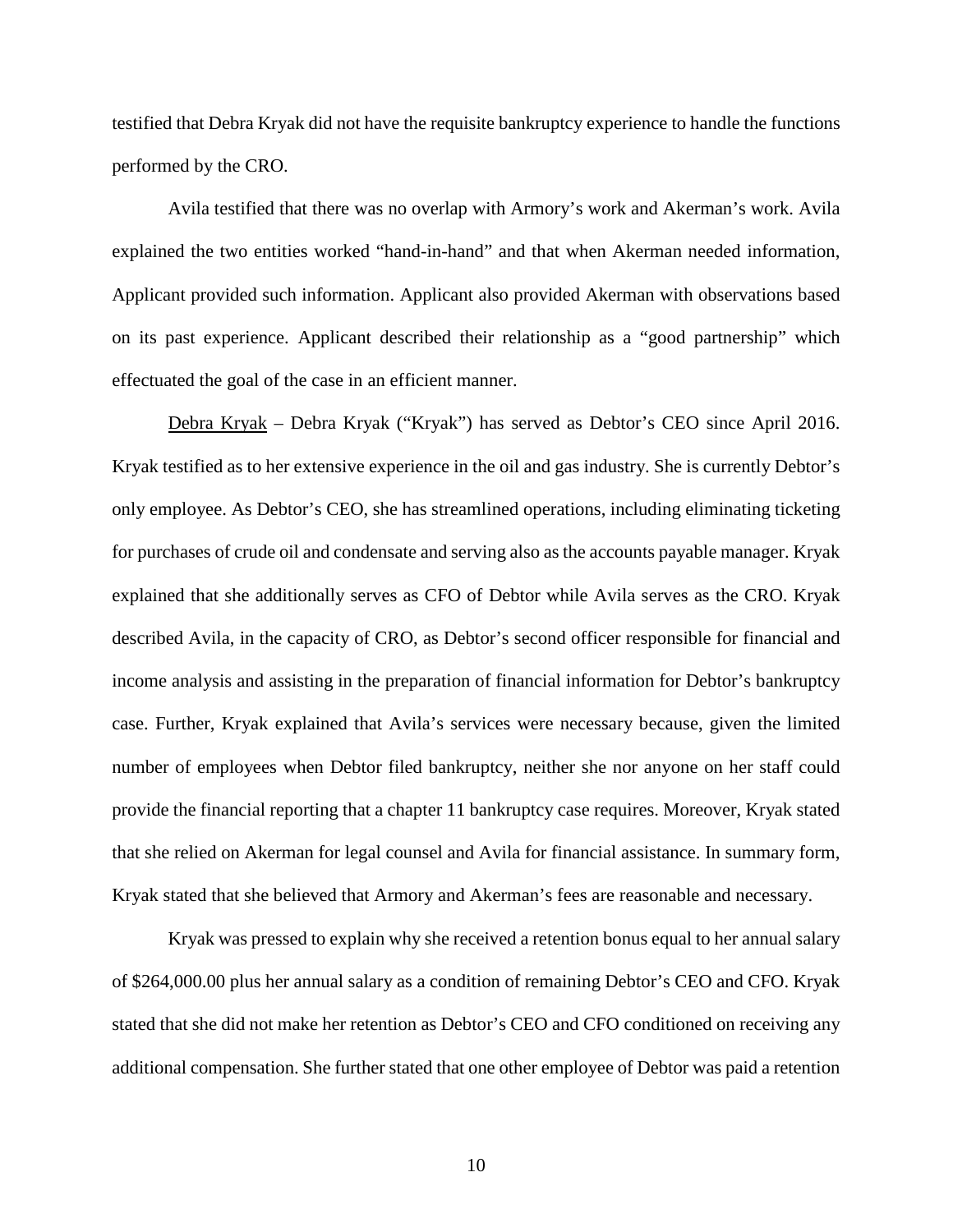bonus of \$1[4](#page-10-0)1,000 to finish the claims process with one of Debtor's purchasers.<sup>4</sup> Kryak stated that she did not recall any discussion that Debtor's board considered converting the case to chapter 7 after all Debtor's accounts receivables were liquidated. Kryak acknowledged that once Debtor filed chapter 11, there was no chance Debtor could operate as a going concern. Further, in reviewing some of Armory's financial analysis prior to filing chapter 11, she was aware that a liquidating chapter 11 plan would most likely not be able to pay all of Producers' claims if the Producers' lien was determined to have first priority.

David Parham – David Parham ("Parham") testified as lead counsel in Debtor's chapter 11 case. Parham, along with John Mitchell, are lead counsel to Debtor and partners at Akerman. Parham has over twenty years of bankruptcy experience and has handled a number of large bankruptcy cases in San Antonio. Parham explained that Debtor's board elected to file bankruptcy in Delaware. Further, the board believed that filing in Delaware could maximize value for creditors. Parham noted that the bankruptcy case in Delaware remained there for a short period of time.

Parham stated that there was no duplication of services with Armory. He explained that it is customary for bankruptcy counsel to confer with other professionals of the estate. Moreover, Akerman relied on Armory to prepare the financial data necessary to prepare a number of pleadings for filing in bankruptcy court. Parham disagreed that the bankruptcy filing in Delaware was not reasonable and necessary, noting that it was Debtor who elected to file in Delaware, not its bankruptcy counsel. Moreover, the board did not want to give control of the bankruptcy case to the Receiver. Parham acknowledged that the Delaware filing was done with the Lender's consent

<span id="page-10-0"></span><sup>&</sup>lt;sup>4</sup> The Producers, United States Trustee, and the Court were not aware of the payments to Debtor's insiders on the petition date or that other employees had been paid bonuses to continue to work for Debtor.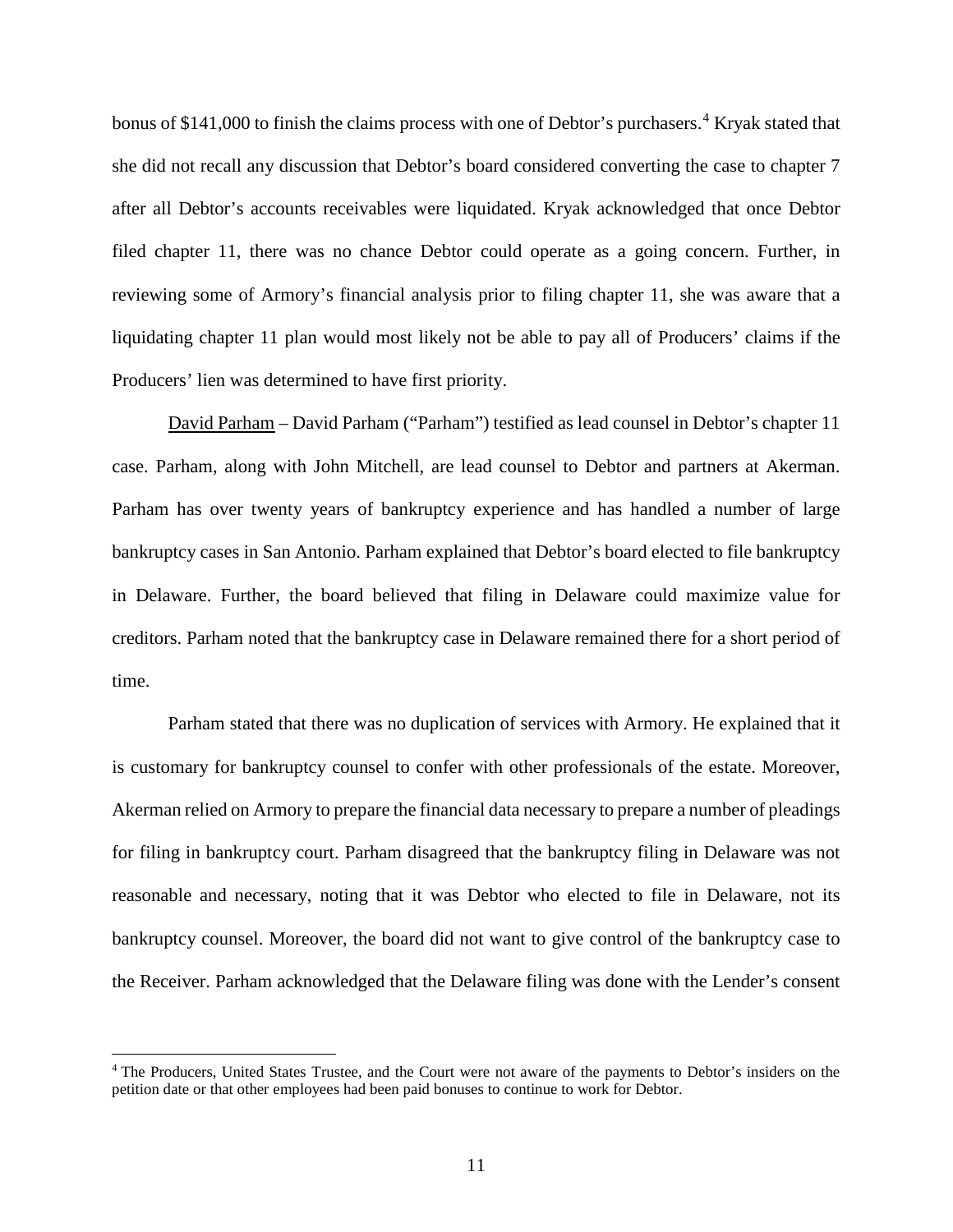to facilitate an agreement on the use of cash collateral.<sup>[5](#page-11-0)</sup> He noted that the board did not want to convert the case to chapter 7. Parham stated that a chapter 7 trustee could not have made the recoveries that this chapter 11 Debtor had.

Parham explained that the fees associated with the preparation of Debtor's Disclosure Statement and Plan (roughly \$109,000) are reasonable given that they were filed within two months of the petition date and that those services included multiple term sheets and drafts, plus the consideration of the treatment and payment of § 503(b)(9) administrative claims. Moreover, in Parham's judgment, Akerman's overall services have been successful given the short timeline of the case and that Akerman was able to negotiate savings on the Lender group's interest accrual on the debt and reduction of payment of tax to the State of Texas.

## **LEGAL STANDARD**[6](#page-11-1)

Pursuant to  $\S$  330(a)(1), a professional employed by a debtor-in-possession may be awarded: (a) reasonable compensation for actual and necessary services performed by the professional; and (b) reimbursement for actual, necessary expenses. The court may, on its own motion or the motion of the trustee, award compensation that is less than the amount of compensation requested. 11 U.S.C.A § 330(a)(2) (West 2018). The statute further precludes courts from awarding compensation for "unnecessary duplication of services; or services that were not reasonably likely to benefit the debtor's estate; or necessary to the administration of the case." *Id.* § 330(a)(4)(A).

<span id="page-11-0"></span> <sup>5</sup> The Producers argue that the real purpose in filing in Delaware was to take advantage of the Third Circuit's decision in *Arrow Oil & Gas, Inc. v. J. Aron & Co. (In re SemCrude L.P.)*, 864 F.3d 280 (3d Cir. 2017), where in a similar dispute between a lender and producer, the lender prevailed on a priority of lien dispute.

<span id="page-11-1"></span> $6$  The discussion of § 330 and the Fifth Circuit's analysis of fee awards in chapter 11 cases is reproduced from the Court's opinion in *In re Palmaz Scientific, Inc.*, 556 B.R. 770, 783–85 (Bankr. W.D. Tex. 2016).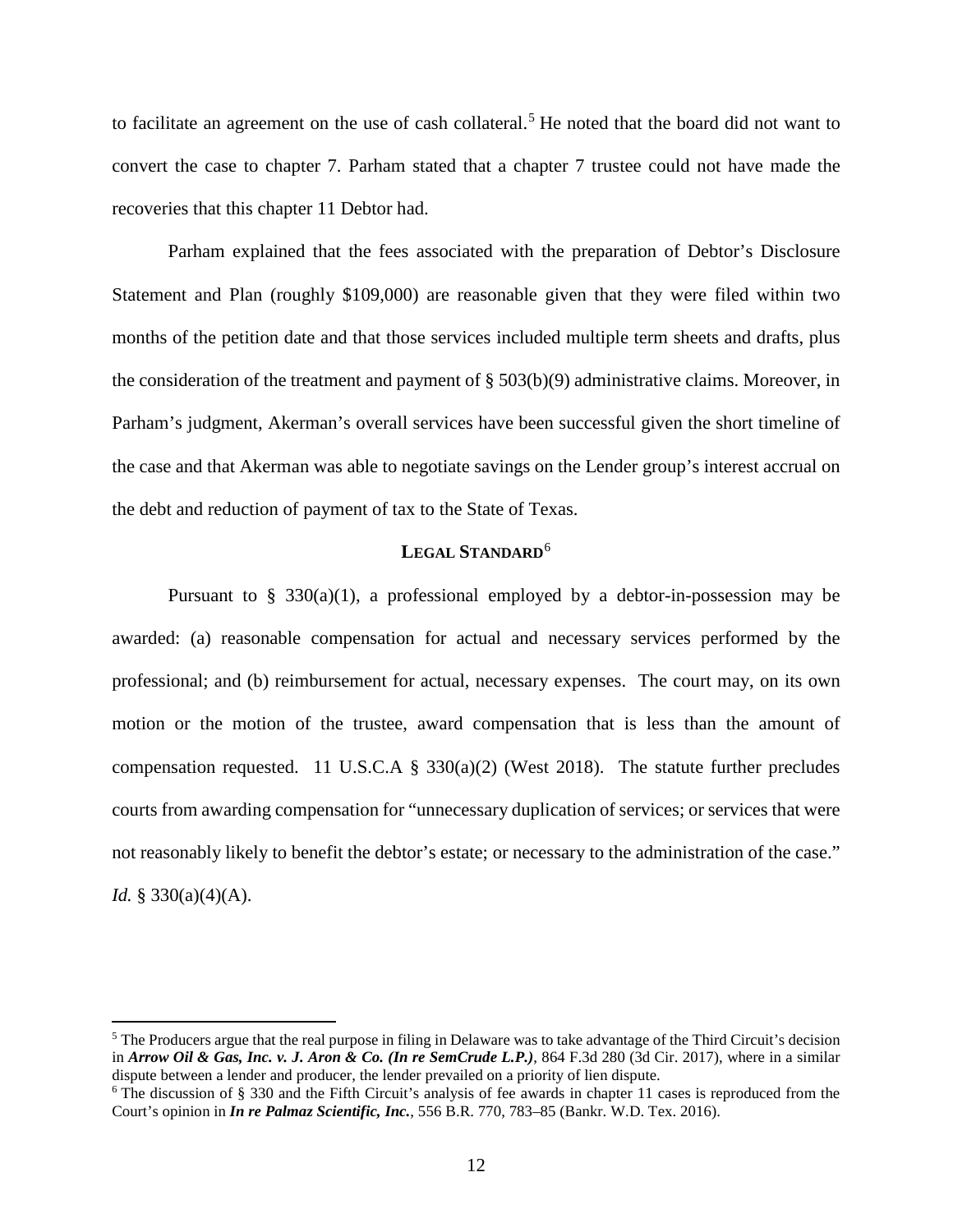In accordance with Fifth Circuit case law, bankruptcy courts employ the lodestar method to calculate reasonable fees under § 330(a). *In re Cahill*, 428 F.3d 536, 539–40 (5th Cir. 2005). The lodestar is computed by multiplying the number of hours a professional would reasonably spend for the same type of work by the prevailing hourly rate in the community. *Id*. at 540. The court then considers whether the lodestar figure should be adjusted upward or downward depending on the circumstances of the case, looking specifically to the *Johnson* factors. *Johnson v. Ga. Highway Express, Inc.*, 488 F.2d 714, 717–19 (5th Cir. 1974). The *Johnson* factors include the following: (1) time and labor required; (2) novelty and difficulty of the legal questions; (3) skill required to properly perform the legal services; (4) preclusion of other employment by the attorney due to acceptance of the case; (5) the customary fee for similar work in the community; (6) whether the fee is fixed or contingent; (7) time limitations imposed by the clients or the circumstances; (8) the amount involved and results obtained; (9) the experience, reputation, and ability of attorneys; (10) the undesirability of the case; (11) the nature and length of the professional relationship with the client; and (12) awards in similar cases. *In re MSB Energy, Inc.*, 450 B.R. 659, 662 n.7 (Bankr. S.D. Tex. 2011) (citing *Johnson*, 488 F.2d at 717–19).

In its en banc decision in *Barron & Newburger, P.C., v. Tex. Skyline (In re Woerner)*, 783 F.3d 266 (5th Cir. 2015), the Fifth Circuit Court of Appeals analyzed the statutory framework of chapter 11 cases regarding the retention of professionals for a debtor. In doing so, the court recognized that a chapter 11 debtor may retain counsel and hire professionals for the estate. *Id.* at 271. The court observed that Congress enacted a uniform scheme for retaining and hiring professionals and attorneys under §§ 327–330. *Id*. at 271–72. Under § 330(a)(1)(A), an attorney whose employment was approved under § 327 may request "reasonable compensation for actual, necessary services rendered." *Id*. Moreover, the bankruptcy court may use its discretion in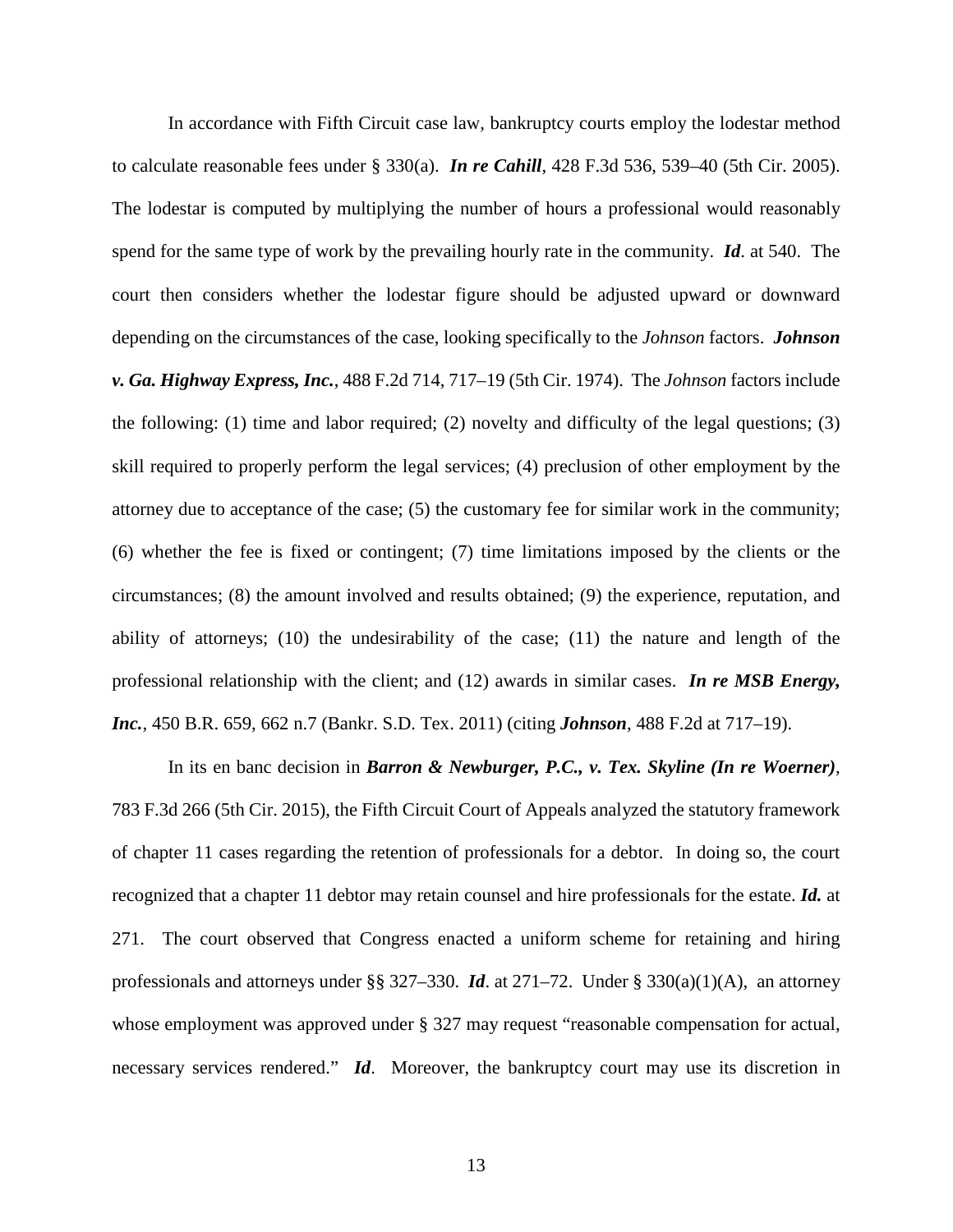awarding compensation less than the amount requested.  $\mathbf{Id}$ . Section 330(a)(3) directs courts to "consider the nature, the extent, and the value of the legal services provided when determining the amount of the reasonable compensation to award, taking into consideration a number of factors listed in § 330(a)(3)." *Id.* Further, under § 330(a)(4), a court may not allow compensation for "services ... not reasonably likely to benefit the debtor's estate...." 11 U.S.C § 330(a)(4)(A)(ii)(I).

The Fifth Circuit explained that § 330 "states twice, in both positive and negative terms, that professional services are compensable only if they are likely to benefit the debtor's estate or are necessary to case administration." *Id.* at 273.Stated differently, a court may approve compensation of an attorney for services that are "reasonably likely to benefit" the estate and determine the reasonableness "at the time in which the service was rendered." *Id.* The court also recognized that litigation is a gamble and that § 330 permits a court to compensate an attorney not only for services that were necessary, but also for good gambles for services that were objectively reasonable at the time they were performed. *Id.* at 274. As such, the court concluded that the "actual benefit" test should be replaced by a prospective standard, following the holdings in the Second, Third, and Ninth Circuits.<sup>[7](#page-13-0)</sup>

#### **ANALYSIS**

In reaching its decision, the Court notes that it has carefully reviewed the admitted evidence and weighed the credibility of each witness. The Court has also examined its docket in these cases and all relevant pleadings in connection with its consideration of the Armory Application. Nothwithstanding the objecting Parties' complaints about the amount of Armory's fees, no Party

<span id="page-13-0"></span> <sup>7</sup> *In re Ames Dept. Stores, Inc.*, <sup>76</sup> F.3d 66, <sup>71</sup> (2d Cir.1996); *abrogated by Lamie v. U.S. Trustee*, 540 U.S. <sup>526</sup> (2003) (finding that a fee award should be contingent on reasonably likely to benefit the estate standard); *In re Top Grade Sausage, Inc.*, 227 F.3d 123, 131-32 (3d Cir. 2000) (rejecting a standard under § 330 that required a hindsight evaluation); *In re Smith*, 317 F.3d 918, 926-27 (9th Cir. 2002) (§ 330(a)(4)(A) requires a prospective approach in fee awards).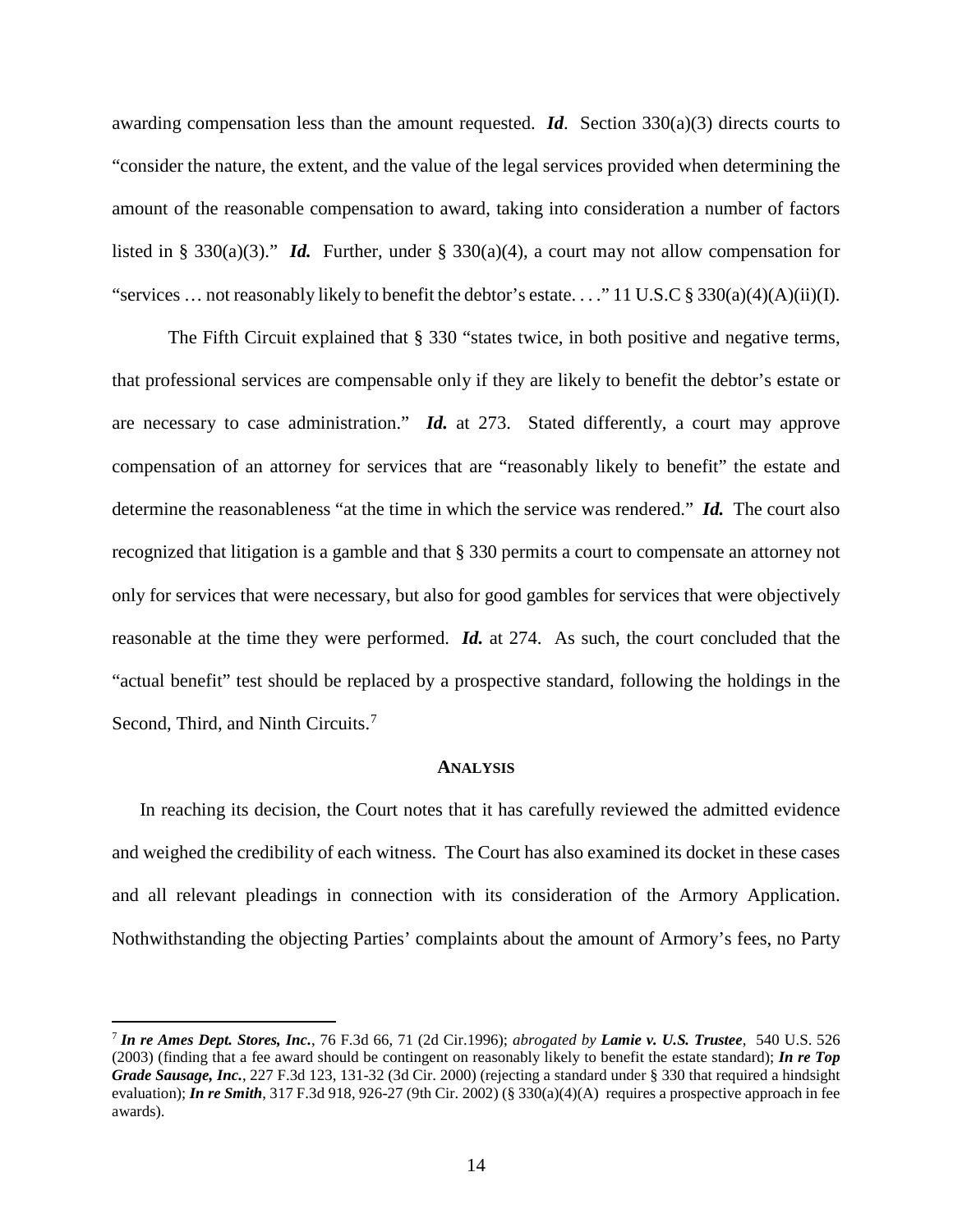complained about the experience and competency of Armory. As such, the Court will not reduce Armory's fees on the basis of those factors.

## **A. Use of Cash Collateral**

The Producers object to Debtor's use of any cash collateral to pay Armory's fees and expenses pursaunt to Interim Order Authorizing the Debtor to Use Cash Collateral Under 11 U.S.C. §§ 105 and 353 (ECF No. 102) (the "First Interim Order"), Second Interim Order Authorizing the Debtor to Use Cash Collateral Under 11 U.S.C. §§ 105 and 353 (ECF No. 134) (the "Second Interim Order"), and Final Interim Order Authorizing the Debtor to Use Cash Collateral Under 11 U.S.C. §§ 105 and 353 (ECF No. 260) (the "Final Order") (collectively, the "Cash Collateral Orders"). The Cash Collateral Orders each conditioned Debtor's authorization to use cash collateral on the requirement that all use of cash by Debtor shall be deemed to be made first from any cash that is not [c]ash [c]ollateral and thereafter from the [c]ash [c]ollateral." ECF Nos. 102, 134, and 260. The Court agrees. Therefore, to the extent that any of Debtor's cash is cash collateral, Debtor must pay Applicant first using cash that is not cash collateral.

## **B. Scope of Services and Duplication of Efforts**

Producers contend that fees related to Case Administration, Claims, Creditor Interaction, Disclosure Statement/Plan, First Day Motions, Litigation, Schedules/SOFA, and U.S. Trustee Reporting "should have been performed by the Debtor's bankruptcy counsel and are outside of [Applicant's] authorized capacity pursuant to the Retention Order." Moreover, Producers allege that these services may be duplicative of the services rendered by Debtor's bankruptcy counsel, but because Counsel to Debtor's application for fees was filed one day prior to the deadline to respond to the Armory Application, Producers did not have sufficient time to determine whether such services were duplicative.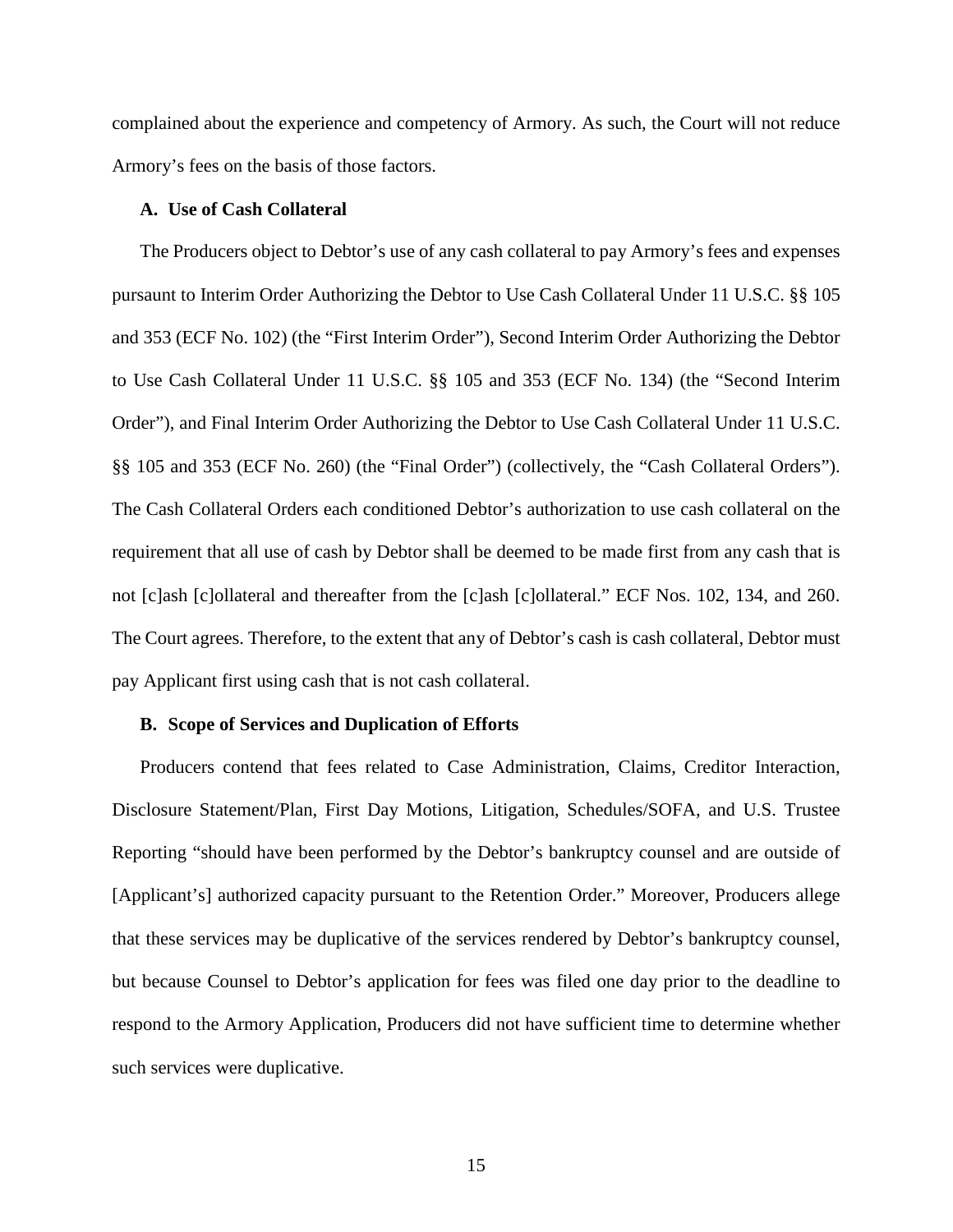The Court has independently reviewed the related time records and finds that the tasks performed under these categories are consistent with the scope of work authorized under the Retention Order. The Court notes that Applicant's approved scope of work is broad. For example, the Retention Application states that Armory's functions will include "[a]ssisting the Debtor and its counsel with general matters related to the filing of the Chapter 11 Case[.]" ECF No. 126. The essence of Producers' objection is that the work performed by Applicant *should* have been performed by bankruptcy counsel. This type of objection is not appropriate at the fee application stage. Applicant's scope of work was expressly stated in the Retention Application (ECF No. 126). If Producers felt that this scope of work was not appropriate for a CRO, Producers should have objected on this basis at the retention stage, not at the fee application stage. As such, the Court finds that Producer's Objection on this basis is without merit.

Moreover, the Court has independently reviewed the relevant time entries for both Armory as well as Akerman and has not identified time entries where both Armory and Akerman were performing duplicative services. Both Avila and Akerman testified that there was no duplication of services. Their testimony revealed that Akerman relied on Armory to prepare the financial data necessary to prepare a number of pleadings for filing in bankruptcy court and conferred with Armory on various matters. Additionally, Kryak testified that she relied on Akerman and Armory to perform two separate functions; mainly, she relied on Akerman for legal counsel and Avila for financial assistance. In summary, it appears that Applicant and Debtor's bankruptcy counsel worked on these tasks as a team and coordinated their efforts to avoid duplication of efforts.

#### **C. Cash Flow Projections**

Producers object to all fees related to Cash Flow Projections. Specifically, Producers argue that the Armory Application does not adequately explain why Applicant spent 53.1 hours doing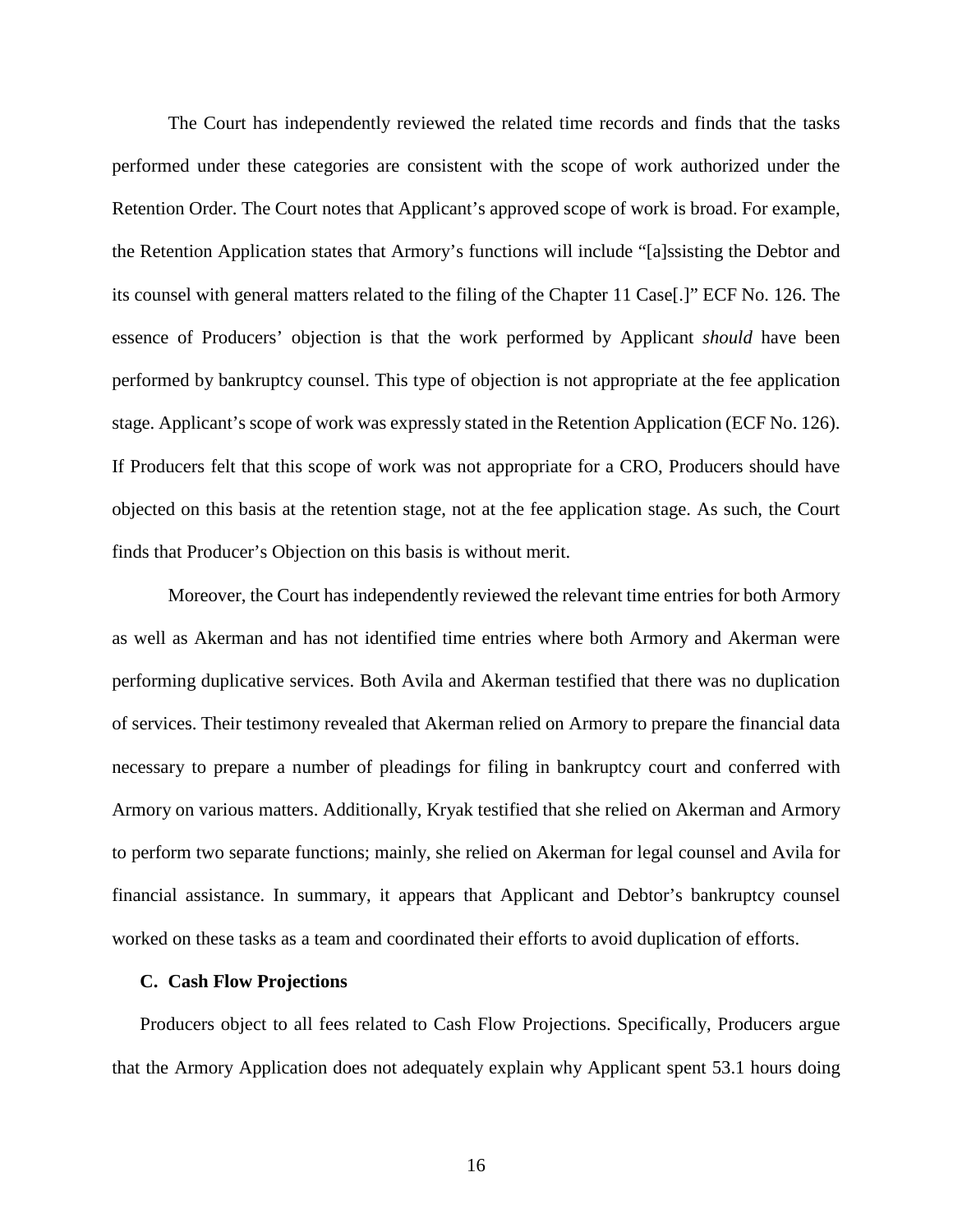cash flow projections for Debtor who has no operations. The Court has independently reviewed the relevant time entries related to Cash Flow Projections and finds that the time entries are consistent with Applicant's description of its tasks related to Cash Flow Projections. In its review, the Court did not identify time entries which related to cash flow projections in the context of a going concern; rather, the time entries reflect tasks performed for purposes of preparing and revising budgets, projections, and reports for purposes of the Cash Collateral Orders.

#### **D. Cash Management**

Producers object to all fees related to Cash Management asserting that such services from Applicant were unnecessary and to the detriment of Debtor's estate. Producers allege that Applicant failed to explain why Debtor was unable to open post-petition bank accounts—a standard requirement in chapter 11 cases—without Applicant's assistance, and that such action should have been easily accomplished by Kryak without the need to incur fees. Moreover, Producers argue that Applicant failed to explain why Applicant was needed to advise Debtor's counsel as to the financial status and progress of Debtor's business as such information could have been easily conveyed by Kryak.

During the hearing, Kryak explained that Avila serves as Debtor's second officer. The collective testimony also revealed that Armory executed functions in a financial capacity that Kryak did not have the time and/or experience to perform. Considering Armory's authorized scope of work, and given that Armory was retained to provide financial services to Debtor in the capacity of a second officer of Debtor, the Court does not find services related to opening post-petition bank accounts and advising Debtor's counsel as to the financial status and progress of Debtor's business unreasonable.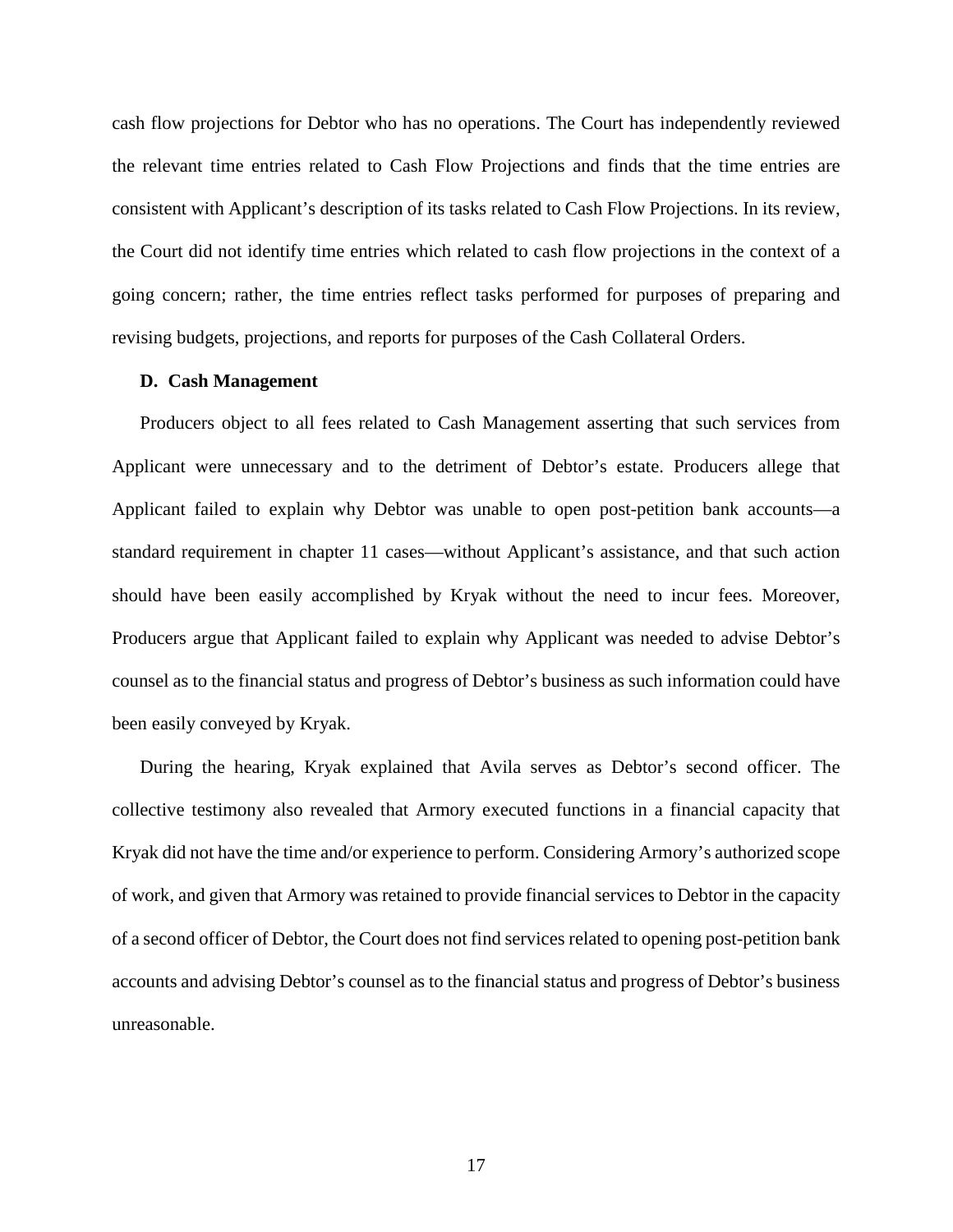### **E. Fees Related to Providing "Financial Advice"**

Producers also object to payment of fees related to Applicant providing "financial advice" as the Retention Order specifically precludes Applicant from performing as a "financial advisor." The Retention Order precludes Applicant from acting as a financial advisor, but does not define "financial advisor." At the hearing, Avila clarified that Armory's role as a financial advisor was to provide restructuring advice, operational advice, and capital advice in challenged-distressed companies. Avila also distinguished that role from one of a financial advisor who involved in investment banking and raising and selling capital. Avila's alternative characterization of a financial advisor is consistent with the Applicant's approved scope of work as approved by the Retention Order. Moreover, without further clarification as to the definition of "financial advisor" for purposes of the Retention Order, the Court cannot find that Applicant's services related to providing financial advice runs counter to the Retention Order's proscription from acting in the capacity of a financial advisor.

### **F. Claims**

Producers object to payment of all fees related to Claims asserting that Debtor should not be concerned with claims other than the allowance and payment of administrative expenses given that the inevitable outcome of this case is a liquidation. Applicant describes its tasks related to Debtor's claims pool of over 20,000 claims as analysis required for Debtor to determine proper treatment of claims in this case and the proposed plan of liquidation. The Court agrees that this is a liquidating case. The primary issue in this case, which will be resolved through an adversary proceeding (Adv. Proc. No. 18-05015), is whether Producers' asserted liens have priority over the Lender's asserted liens. The outcome of that dispute will ultimately determine which claims will be paid and which will not. For example, if the Lenders prevail, it is conceivable that claims other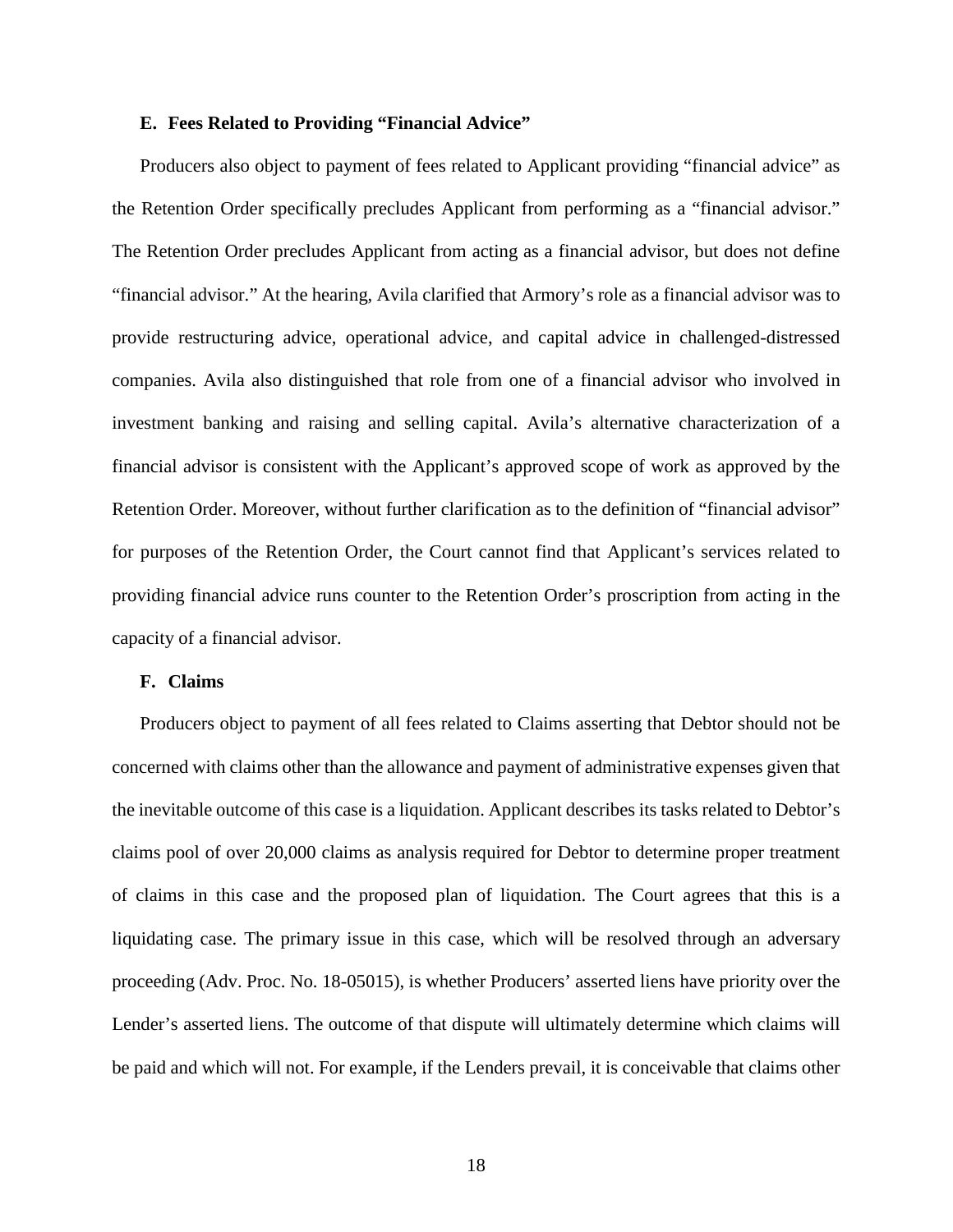than administrative expenses will be paid. Because the dispute has not been resolved, as part of its Disclosure Statement and Plan Debtor is required to perform a liquidation analysis indicating which claims will be paid under either scenario. Therefore, the Court does not agree that consideration of the entire claim pool is inappropriate.

## **G. Monthly Operating Reports**

Producers object to the payment of all fees related to Monthly Operating Reports. Producers contend that the Application does not explain why Avila and others at Armory spent 14.4 hours to perform these tasks which produced only two Monthly Operating Reports (ECF Nos. 246 and 340). The Court has independently reviewed the related time records and the Monthly Operating Reports that were filed as a result. The Court does not find that fees related to Monthly Operating Reports are unnecessary or unreasonable.

### **H. Preparation for Fee Applications**

The Producers object to payment of all fees related to Preparation for Fee Applications arguing that the fees are excessive and unnecessary. Armory seeks payment of \$12,498.50 for such fees. This Court has previously held that a metric for fee application preparation fees should be in the range of 3–5% of the fees requested. *See In re Palmaz Scientific, Inc.*, 556 B.R. at 787; *see also In re Mesa Air Group*, 449 B.R. 441, 445 (Bankr. S.D.N.Y. 2011) (finding that a 3–5% cap on fee preparation fees is a useful metric in determining the reasonableness of the fees and benefit to the estate). In total, Applicant seeks \$288,932.50 in fees. Applicant's fees for fee application preparation is approximately 4% of the total requested fees. Accordingly, the Court sees no basis for reducing Applicant's fees for fee application preparation.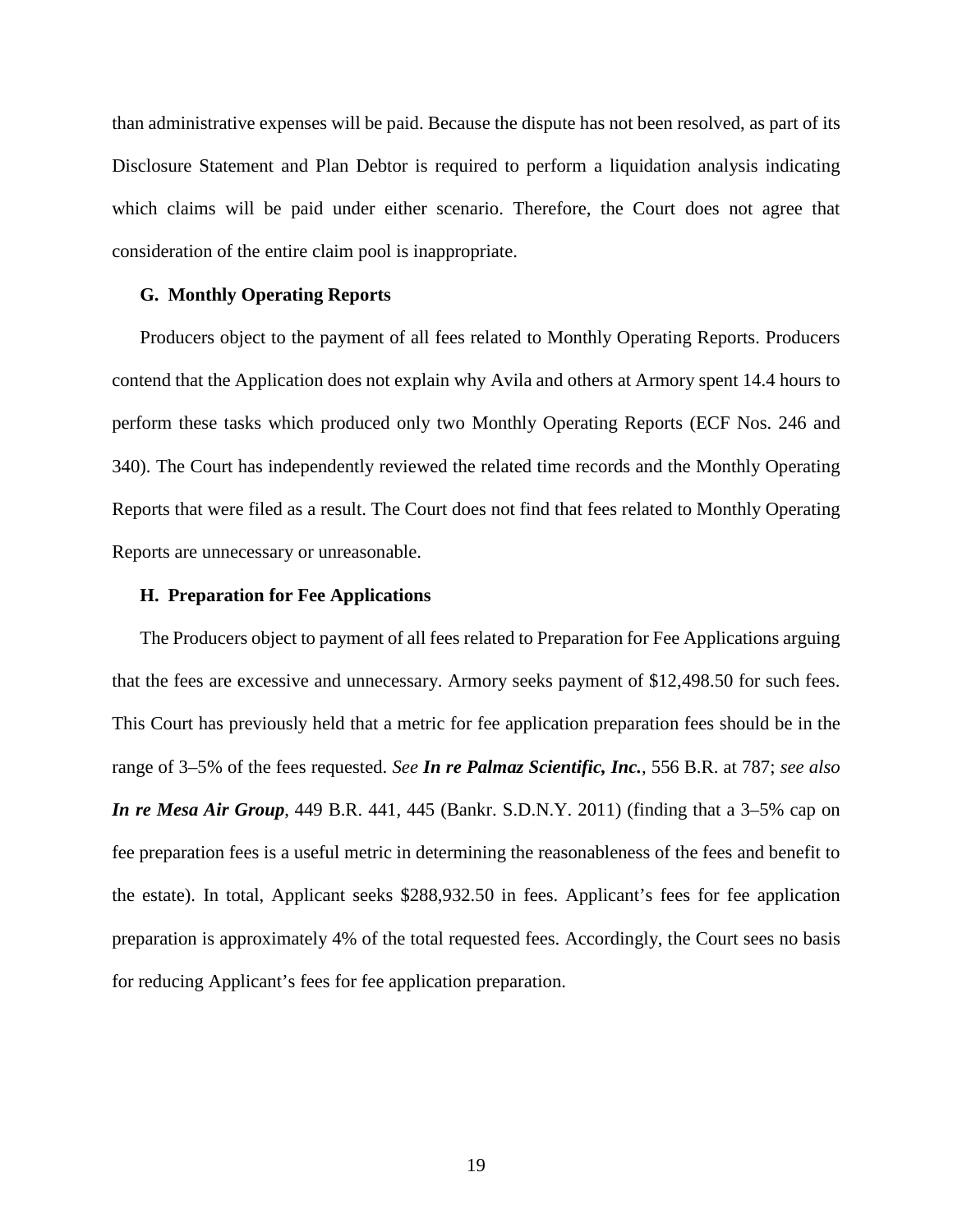## **I. Avila's Appearance at Hearings**

Producers object to all fees related to Avila's appearances at hearings in this case arguing that given that this was a liquidating case, and Kryak was here in San Antonio, Avila's appearance and travel were unnecessary and unreasonable. Producers also argue that to the extent that Avila's presence was unnecessary at hearings, such expenses should also not be paid.

As to Avila's appearance at the hearings, Avila testified that he attended every hearing because Debtor's bankruptcy counsel asked him to attend every hearing. The Court must accord a certain amount of deference to Debtor's bankruptcy counsel when it comes to decisions regarding the bankruptcy case, and here, the Court must extend such deference to this decision. Accordingly, the Court will not reduce fees nor expenses related to Avila's appearance at hearings.

## **J. "Other" Expenses**

Producers object to expenses in the amount of \$183.99 related to the category of "Other" because the Producers have no way of determining what this expense is for and if it was necessary and reasonable as Armory has not provided any explanation for this expense. The March 2018 expense records indicate that this expense was for the purchase of a "Computer Monitor for auction." [8](#page-19-0) The Court does not find that such an expense is unnecessary or unreasonable.

#### **K. Delaware and Receivership Fees and Expenses**

No Party objected to Applicant's fees and expenses as it relates to the Delaware filing and the Receivership. The Court, however, takes objection to such fees and expenses. Based on the testimony elicited at the hearing on the Application and Akerman's fee application, it was

<span id="page-19-0"></span> <sup>8</sup> The Court also notes that the March expense records show an additional line item for <sup>a</sup> "Computer Monitor for auction" on March 25, 2018 for the same price under "Supplies." As previously noted, Applicant and the U.S. Trustee agreed to reduce duplicative expenses at the hearing on the Application. The Parties did not state which expenses they deemed to be duplicative of each other. As such, the Court cannot ascertain whether or not this expense was considered a duplicative expense considered in the agreement between Applicant and the U.S. Trustee.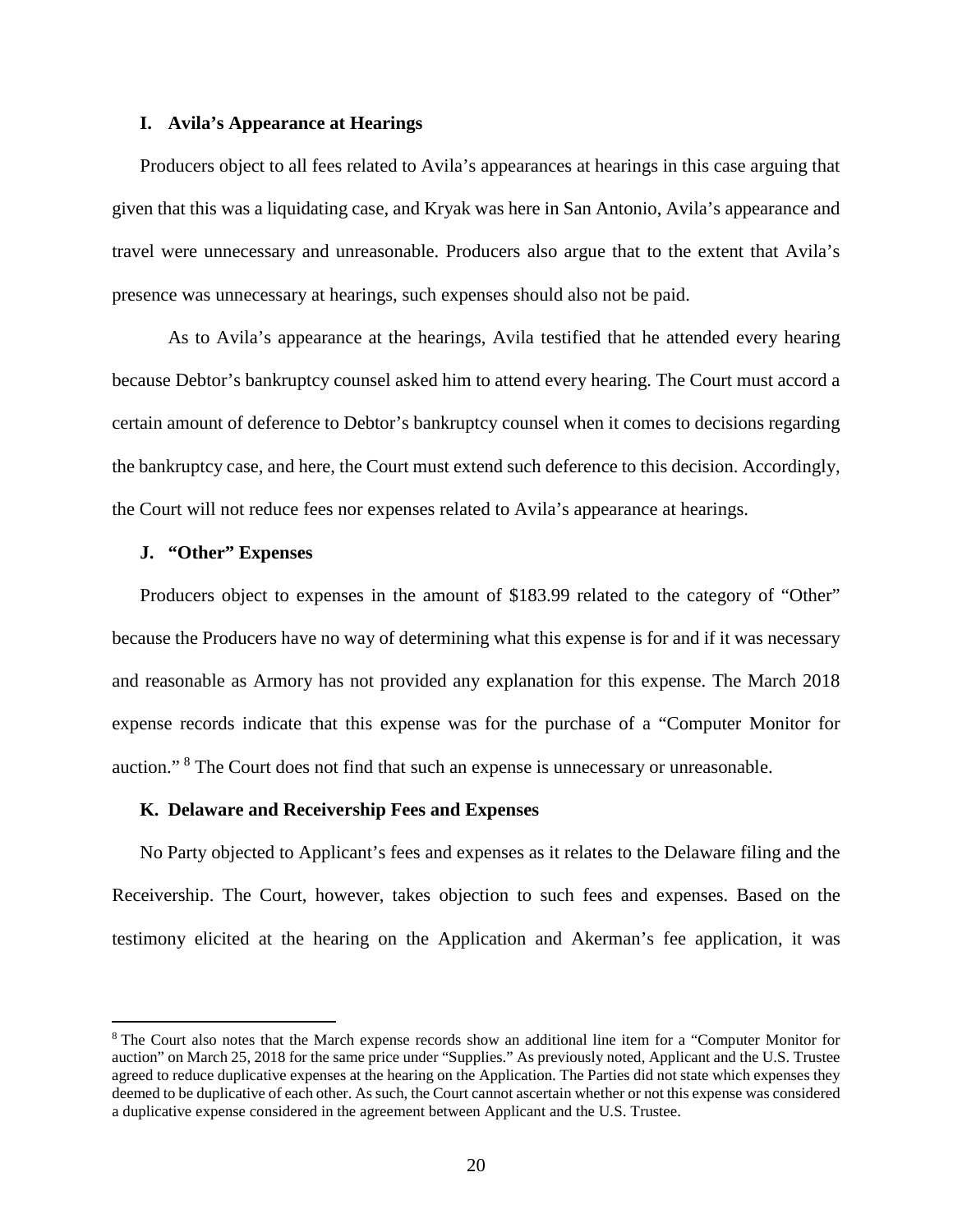abundantly clear to the Court that filing the case in Delaware was done to preserve Debtor's board control of the case and to have a forum where the issue of the *SemCrude* decision could be litigated. The facts of the case are the same whether filed in Delaware or Texas: Debtor does not have enough monies to pay all creditors, and, had the case remained in Delaware the Lender's lien would have been found (most likely) to have primed the Producers' liens. The case being in Texas now provides a new forum for whether the *SemCrude* decision is correct. Second, with the case remaining in Texas, Debtor's board still retains control of the case, including the right to have the case remain in chapter 11. While the Court appreciates any debtor's desire to retain control of a corporate chapter 11, the Court cannot discern how the fees associated with the Delaware filing were necessary and reasonable for the benefit of the bankruptcy estate. Those services only benefitted Debtor's board and its officers. Accordingly, Applicant's request for fees is reduced by \$28,708.50 for fees related to the Delaware filing and the Receivership.<sup>[9](#page-20-0)</sup>

## **CONCLUSION**

IT IS THEREFORE ORDERED that the First and Final Application of Armory Strategic Partners, LLC for Allowance of Compensation for Services Rendered and Reimbursement of Expenses Incurred from January 13, 2018 through April 7, 2018 (ECF No. 531) is GRANTED, IN PART and DENIED, IN PART.

IT IS FURTHER ORDERED that to the extent that any of Debtor's cash is cash collateral, Debtor must pay Applicant first using cash that is not cash collateral.

<span id="page-20-0"></span> <sup>9</sup> The Court acknowledges that some efforts expended prior to the filing in Delaware would have been expended regardless of whether the case was filed in Delaware of the Western District of Texas and excluded such efforts from its reduction. The Court determined this amount based on the detail provided in Applicant's time records. The Court also acknowledges that it approved employment for Debtor's local Delaware counsel (Chipman Brown Cicero & Cole, LLP) (ECF No. 188) and their accompanying fees associated with the Delaware filing (ECF No. 297). The Court notes that no Party objected to either matter. Moreover, at the time these matters were considered, there was no evidence before the Court to indicate that such employment and fees were not beneficial to the estate.